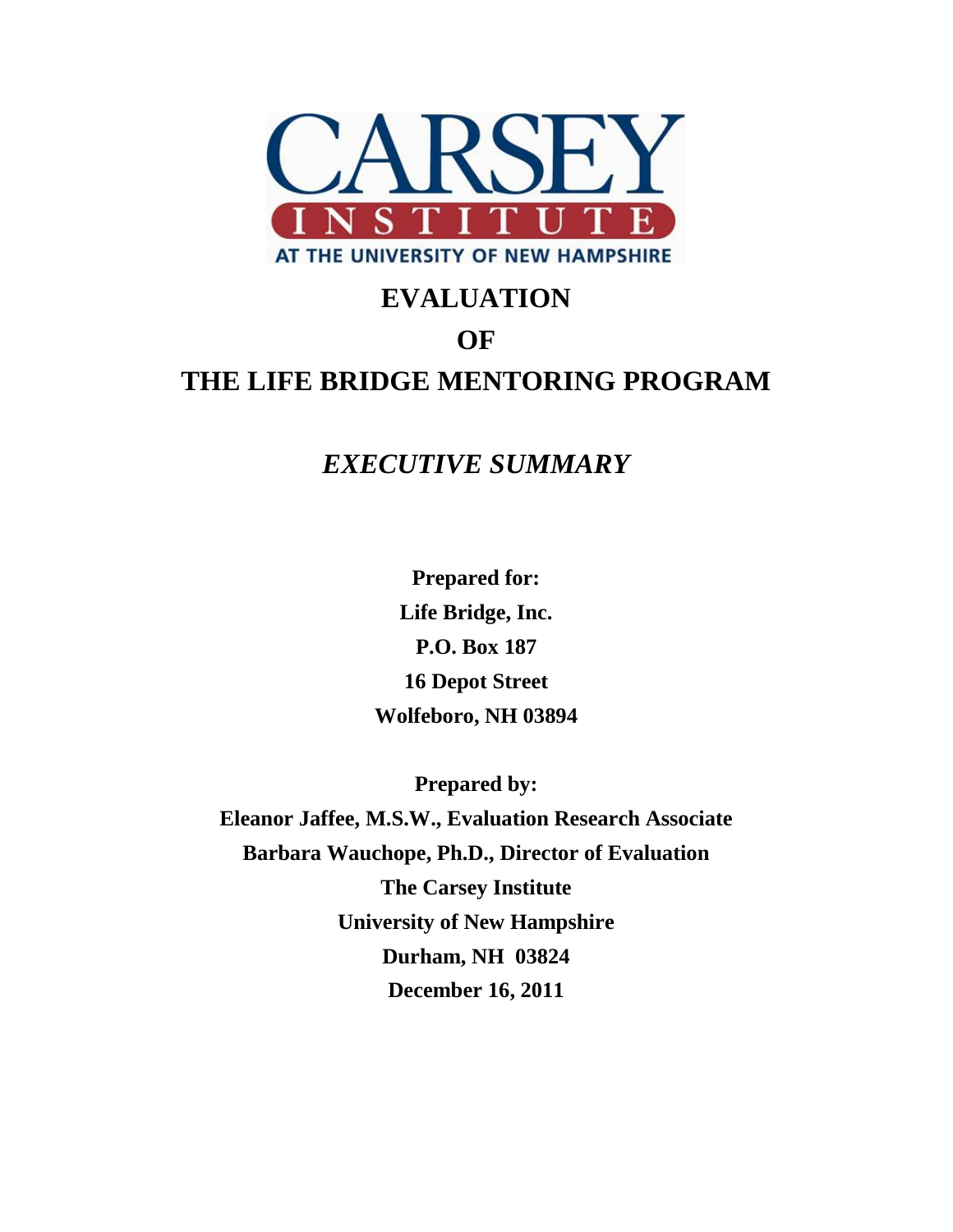### **Contents**

| Appendix A: Tables of Quantitative Survey Responses and Significant Test Results  26 |
|--------------------------------------------------------------------------------------|
|                                                                                      |
|                                                                                      |

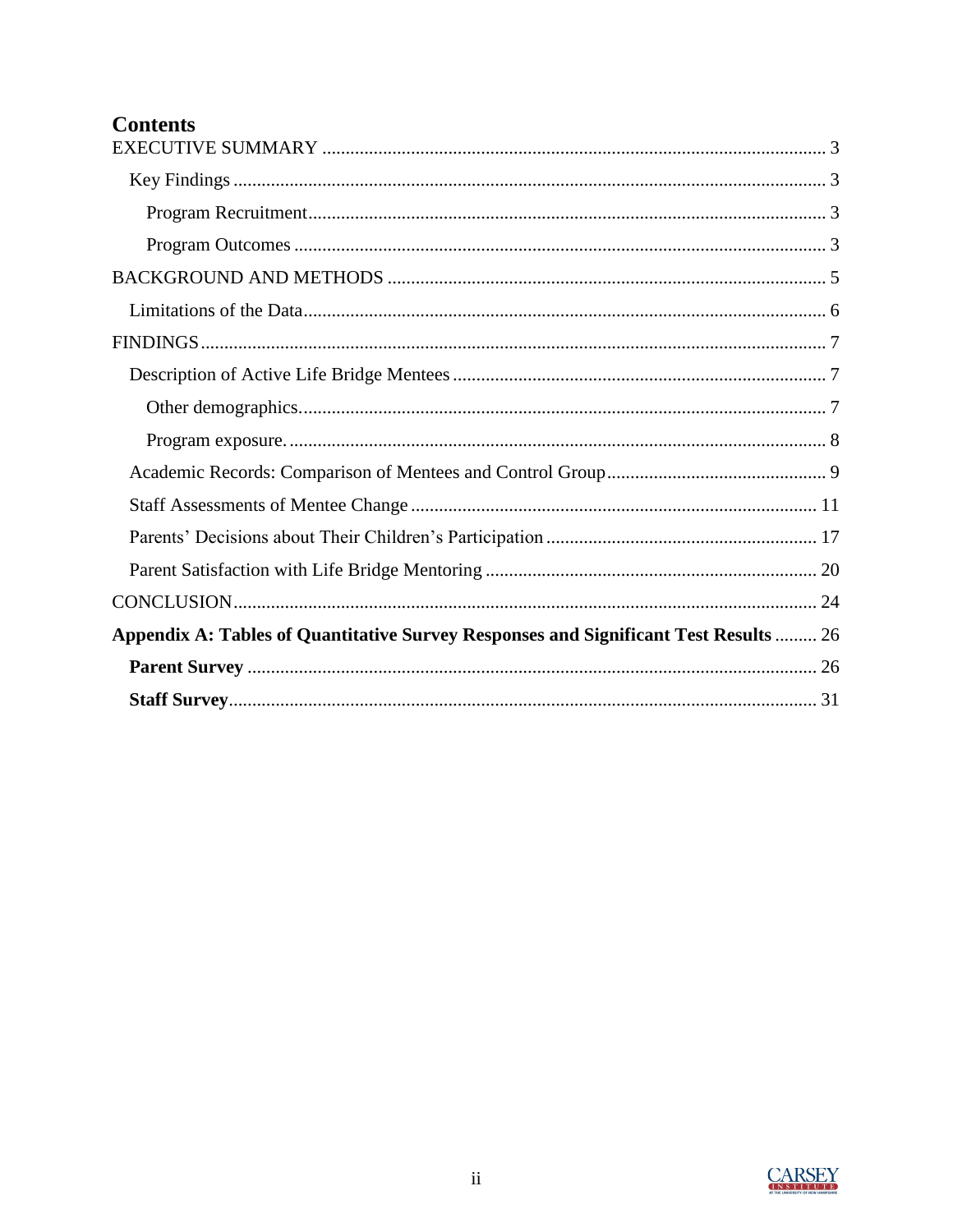### <span id="page-2-0"></span>**EXECUTIVE SUMMARY**

The Life Bridge mentoring program matches adult staff and trained volunteer mentors with atrisk/high need middle school and high school students for one-to-one mentoring activities in and out of school. Using data from the Life Bridge database, academic records provided by mentees" schools, and data from parent and school staff surveys, the Carsey Institute conducted an evaluation of the Life Bridge mentoring program in order to provide feedback on program outcomes and parents" satisfaction.

#### <span id="page-2-1"></span>**Key Findings**

#### <span id="page-2-2"></span>**Program Recruitment**

 50% of parents heard about the program through a Life Bridge mentor and 43% through other Life Bridge staff or through community members, including mentees.

Life Bridge is currently providing one-to-one mentoring services to 42 middle school and high school students with slightly over half (55%) female and 45% are male. These mentees were more likely to get involved in the program through direct outreach by the Life Bridge mentors to their parents than through referrals. The findings suggest that Life Bridge mentors themselves are the most effective recruiters, followed by community word of mouth, including children who are involved in the program or know someone who is. Primarily it was the social-emotional aspects of the program that appealed to parents - opportunities for their children to have the support of another adult, feel better about themselves, and make more or better friends, for example – rather than the more performance-oriented aspects such as improving grades and behavior.

 At first, 41% of parents were concerned about leaving their child alone with an adult they did not know. This decreased to 0% by the time of the survey.

Parents' greatest concern when they first learned about the program was leaving their child alone with an unknown adult. However, at the time of the survey this was no longer a concern at all, suggesting that the parents had developed positive relationships with the Life Bridge mentors and grown to trust them.

#### <span id="page-2-3"></span>**Program Outcomes**

School teachers and counselors familiar with mentees were asked to respond to questions about mentees' progress in four areas and observed improvement in all four:

- Overall academic performance improved by 17%.
- Overall engagement in activities improved by 20%.
- Overall engagement with others improved by 14%.
- Overall health and behavior improved by 13%.

Positive engagement in extra-curricular activities, positive engagement with other students, and ability to manage to stress showed the greatest improvements.

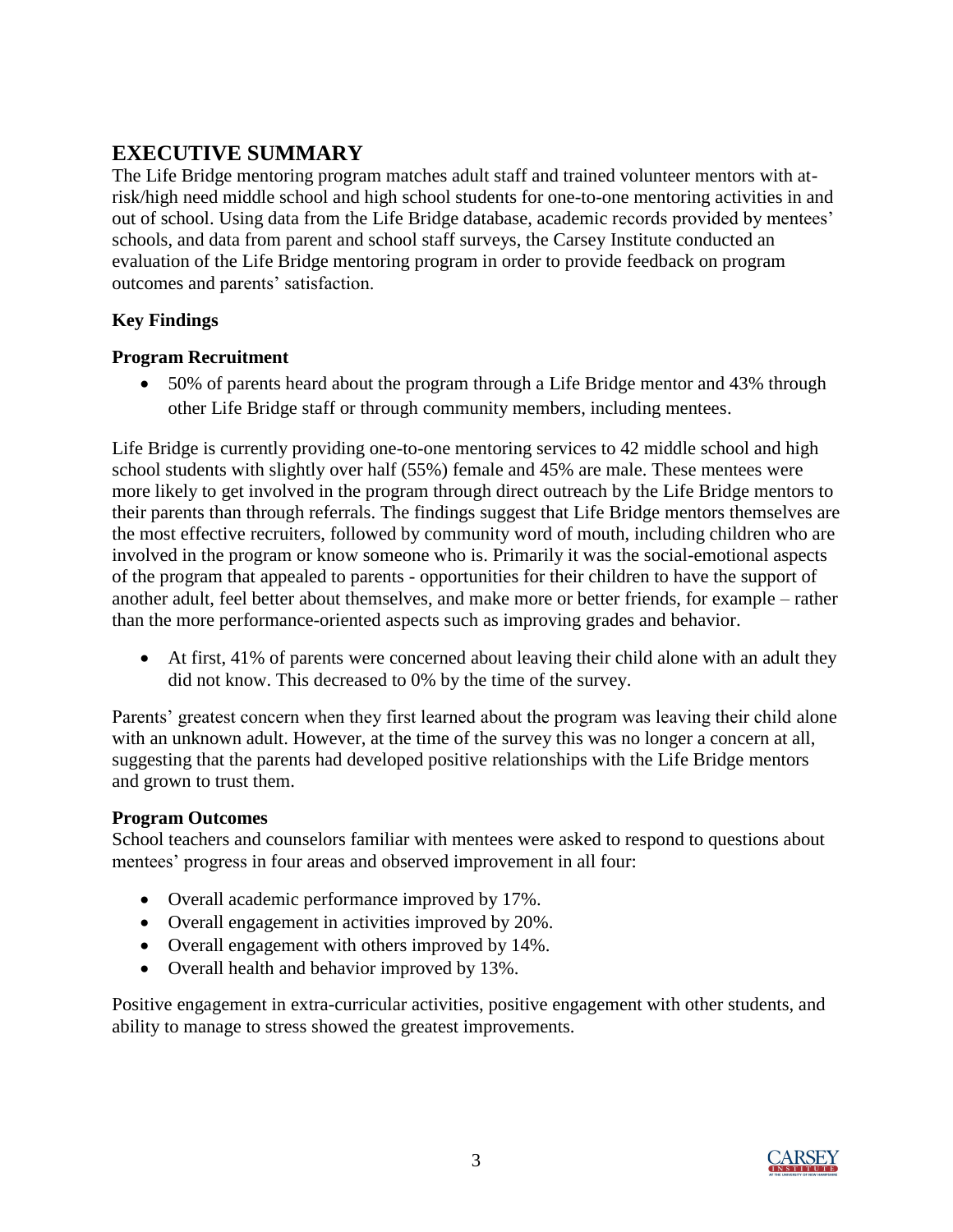#### **Parents' Satisfaction**

• 97% of parents are 'mostly satisfied' or 'very satisfied' with the Life Bridge mentoring program overall; 96% are "mostly satisfied" or "very satisfied" with how Life Bridge mentors provide the friendship and support of another adult.

Parents are in general satisfied with Life Bridge mentoring for their children, with 97% responding 'mostly satisfied' or 'very satisfied' regarding the mentoring overall. Having the friendship and support of another adult for their children was a particularly important aspect of the program to parents when they first learned about it, and at the time of the survey 96% reported being "mostly satisfied" or "very satisfied" with that aspect.

The percentages of parents reporting that they are "mostly satisfied" or "very satisfied" with Life Bridge mentoring are much lower regarding mentor support for themselves than for their children, even for the highest rated activities: having the friendship and support of another adult (52%) and becoming a better parent (52%). In response to the high level of need for support expressed by parents to mentors, Life Bridge will soon be offering individual mentorship services directly to parents rather than simply extending the services provided to youth mentees to parents as well.

#### **Conclusion**

According to staff at their schools, it appears that Life Bridge mentees are making gains in a number of academic and behavioral areas, although the data available from academic records could not confirm these improvements because they were limited to one point in time. Additionally, parents are in general satisfied with the one-to-one mentoring services provided by Life Bridge. Based on parents' lower ratings of services for themselves, it appears that working directly with parents to improve mentees' home lives is a goal that is currently in progress but has not yet become an integral part of Life Bridge service delivery.

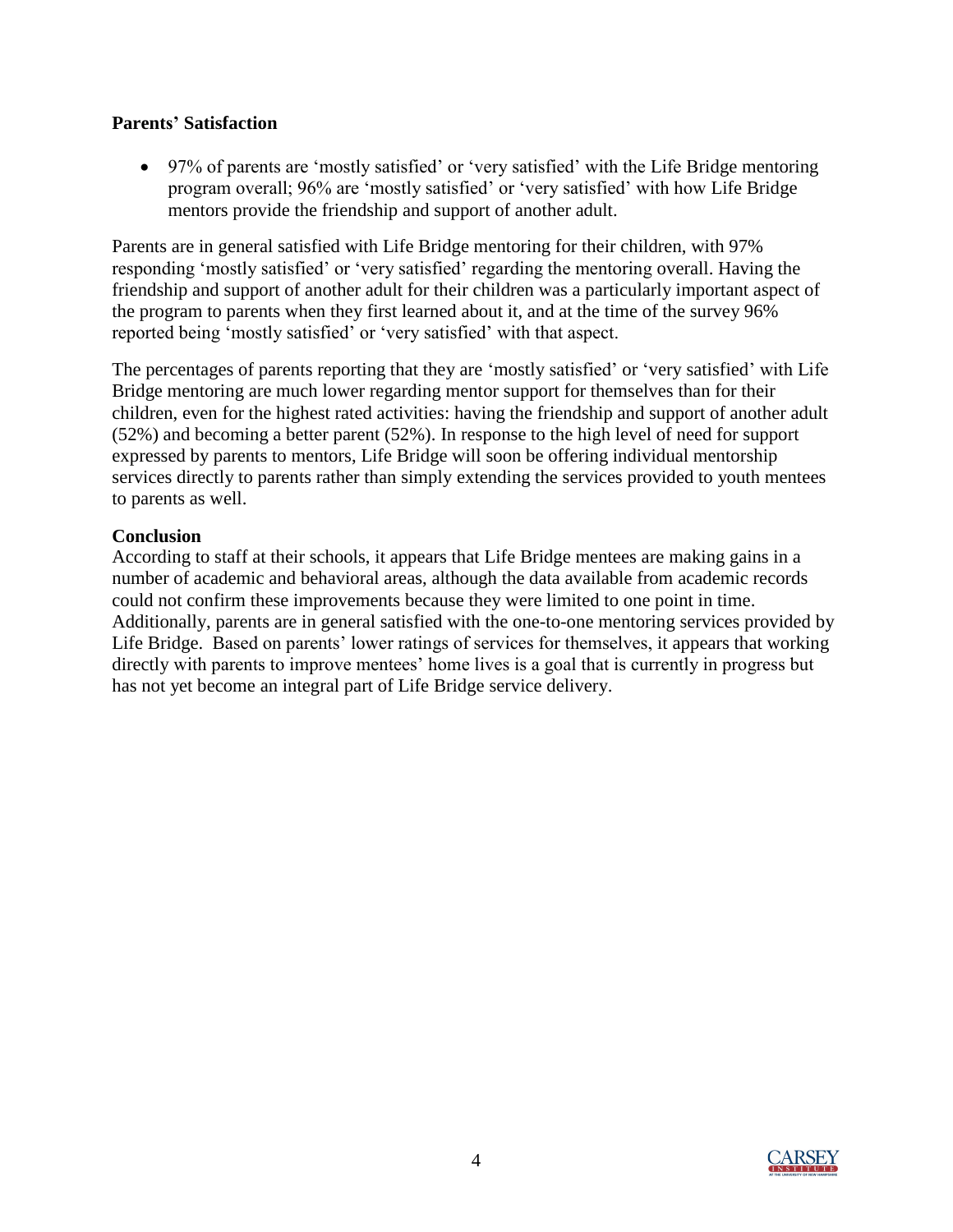### <span id="page-4-0"></span>**BACKGROUND AND METHODS**

Life Bridge provides a range of services and activities for New Hampshire youth. The Life Bridge mentoring program matches adult staff and trained volunteer mentors with at-risk/high need teenagers for one-to-one mentoring activities in and out of school. The program operates with the permission of mentees' parents and in coordination with several middle and high schools in New Hampshire. Mentors meet regularly with middle school and high school students for at least 90 minutes a week providing listening and support and interacting with them in activities such as sports, tutoring, progress reports, and goal-setting. Mentors track their mentees" performance and are pro-active with them in problem-solving and decision-making. They also connect with school guidance staff about student progress and behavior.

The program approach is to provide student mentees with a healthy role model and healthy interactions with adults while holding the students accountable for changes in academics and behaviors. Expected outcomes include reduced truancy, drop-outs, risky behaviors such as drug and alcohol use, and bullying, as well as improvements in academic performance and eventual graduation, and growth in personal social-emotional development. An unusual aspect of the model is the inclusion of mentoring and support for the parents of the student mentees when possible and desirable, thus strengthening family support available to the student mentee.

Life Bridge asked the Carsey Institute to conduct an evaluation of its mentoring program in order to provide some feedback to staff on the effectiveness of the program as it has never been formally evaluated before. **This evaluation focuses exclusively on mentees currently matched with a mentor and actively receiving one-to-one mentoring services.** Key evaluation questions focus on mentee outcomes and parent satisfaction:

- What are the results and outcomes of students participating in the Life Bridge mentoring program?
- How effective is the program in changing student academic behaviors and performance?
- How satisfied are the parents of mentees with the Life Bridge program?

To respond to these evaluation questions, data were drawn from four sources at three middle and high school program sites in New Hampshire: Kingswood, Littleton, and Tamworth.

- 1. **The Life Bridge program database.** The program database contains basic enrollment information and demographic characteristics for mentees, including program entry date, date of birth, gender, race/ethnicity, school, and grade. This information was accessed for the report to describe the population of mentees. According to the program database, there are currently 42 active matched mentees receiving Life Bridge services<sup>1</sup>.
- 2. **Staff survey.** A questionnaire was distributed to teachers and counselors by the Life Bridge program"s primary contact people at schools in three areas: Kingswood, Littleton, and Tamworth. Teachers and counselors were asked to complete up to three questionnaires, one for each mentee with whom he or she is familiar. Fifty questionnaires



 $\overline{\phantom{a}}$  $<sup>1</sup>$  As of October 20, 2011.</sup>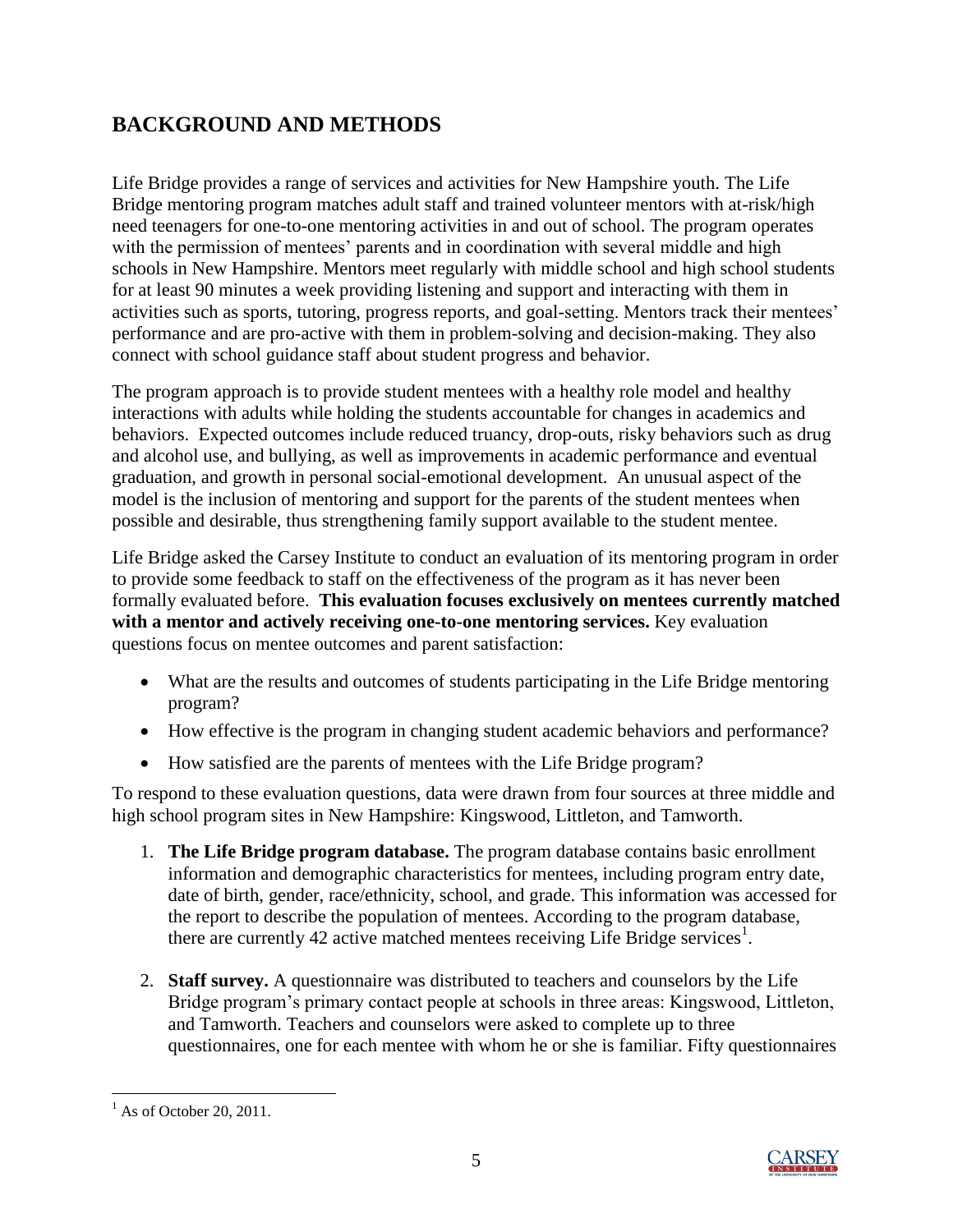were completed and returned. No response rate can be calculated because the total population of staff who know Life Bridge mentees is not a known number.

- 3. **Parent survey.** A questionnaire was distributed to the parents of mentees and collected by Life Bridge staff in the summer of 2011. The questionnaire included items about parents' reasons for enrolling their children in the program, their concerns about the program, and their satisfaction with the program. Twenty-nine questionnaires were returned. Using the Life Bridge database total of 42 active matched mentees, the parent survey response rate was 69% which is considered very good for this type of program survey.
- 4. **Academic records provided by mentees' schools.** Information extracted from the academic records of both Life Bridge mentees and similar students who were not in the program as a control group were provided by Kingswood, Littleton, and Tamworth. This information included course grades, grade point averages, absences, and disciplinary actions.

#### <span id="page-5-0"></span>**Limitations of the Data**

The original evaluation design included the matching of ID codes across anonymized school records and staff questionnaires so that staff perceptions of students could be checked against more objective measures. Academic records were labeled with this coding. However, two of the three schools did not label staff questionnaires with the corresponding ID codes, and so matches could not be made for analysis. An additional effect of not labeling questionnaires with ID codes was that we were unable to determine when multiple staff completed questionnaires for the same student. Although we know 50 questionnaires were completed, we do not know how many students this total represents. Therefore, the data were analyzed in aggregate and are likely to include duplicate cases from the perspectives of multiple staff.

Another limitation involves how Life Bridge utilizes its database. Although some mentors may enter case notes, the database does not contain consistently entered data about the frequency and type of activities in which current active matched mentors and mentees engage. Therefore we were unable to report on these critical elements of service delivery.

An additional limitation of the evaluation is its reliance upon cross-sectional data rather than data collected across time. In other words, data were collected on students" performance and behavior at only one point in time rather than over two points in time. Parents and staff responded to items about past performance and behavior retrospectively, and data from retrospective self-report is not considered as reliable for investigating change over time as concurrently collected data. Future evaluations could use the same measures as this evaluation and compare those results to those reported here in order to make a stronger case for change in mentees academic performance, engagement, and behavior resulting from participation in Life Bridge mentoring.

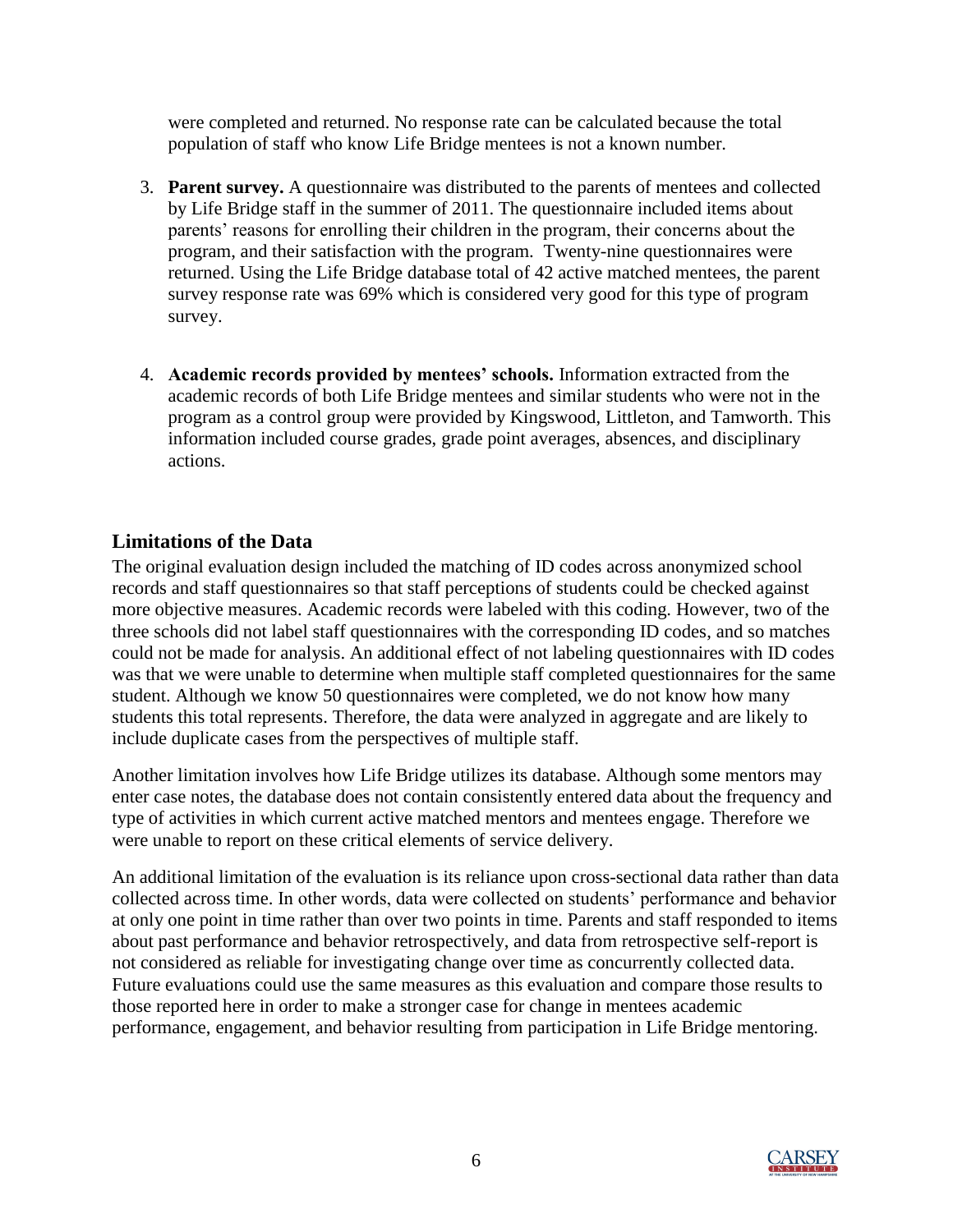#### <span id="page-6-0"></span>**FINDINGS**

#### <span id="page-6-1"></span>**Description of Active Life Bridge Mentees**

*Age, grade level, and school.* According to the Life Bridge database, as of October 2011, Life Bridge is serving 42 active matched mentees. These mentees range from age 12 to 18 with an average age of 15 (Table 1).

| Age $(n=38)$  | <b>Number of Mentees</b> |
|---------------|--------------------------|
| $12-14$ years | 16                       |
| $14-16$ years | 11                       |
| $16-18$ years | 11                       |

Also according to the Life Bridge database, the majority of active matched mentees are of middle school grade levels ( $6<sup>th</sup>$  through  $8<sup>th</sup>$ ); fewer are of high school grade levels ( $9<sup>th</sup>$  through  $12<sup>th</sup>$ ), as seen in Table 2 below. Table 3 below shows the number of mentees enrolled at each school. Sixteen mentees attend schools in Littleton (Daisy Braunson Middle and Littleton High School), eight in Tamworth (Kenneth A. Brett School, junior and senior high), and seven in Kingswood (Kingswood Middle and High School). Eleven mentees' schools were entered as "other".

**Table 2: Mentee grade levels from Life Bridge database.**

| $\vert$ Grade levels (n=36) $\vert$ Number of mentees |    |
|-------------------------------------------------------|----|
| $6th$ through $8th$ grade                             | 26 |
| $\sqrt{9^{th}}$ through $12^{th}$ grade   10          |    |

| School $(n=42)$              | <b>Number of mentees</b> |
|------------------------------|--------------------------|
| Daisy Braunson Middle School | 10                       |
| Littleton High School        |                          |
| Kenneth A. Brett School      |                          |
| Kingswood High School        |                          |
| Kingswood Middle School      |                          |
| $\Delta$ ther                |                          |

#### **Table 3: Mentee schools.**

<span id="page-6-2"></span>**Other demographics.** Twenty-three of the 42 mentees (55%) are female and 19 (45%) are male (Figure 1). Thirty-six mentees have ethnicities recorded in the database. Of these, all are Caucasian. Seven of the total 42 (17%) have siblings in the program. However, their siblings may or may not be in the active matched mentee subset.

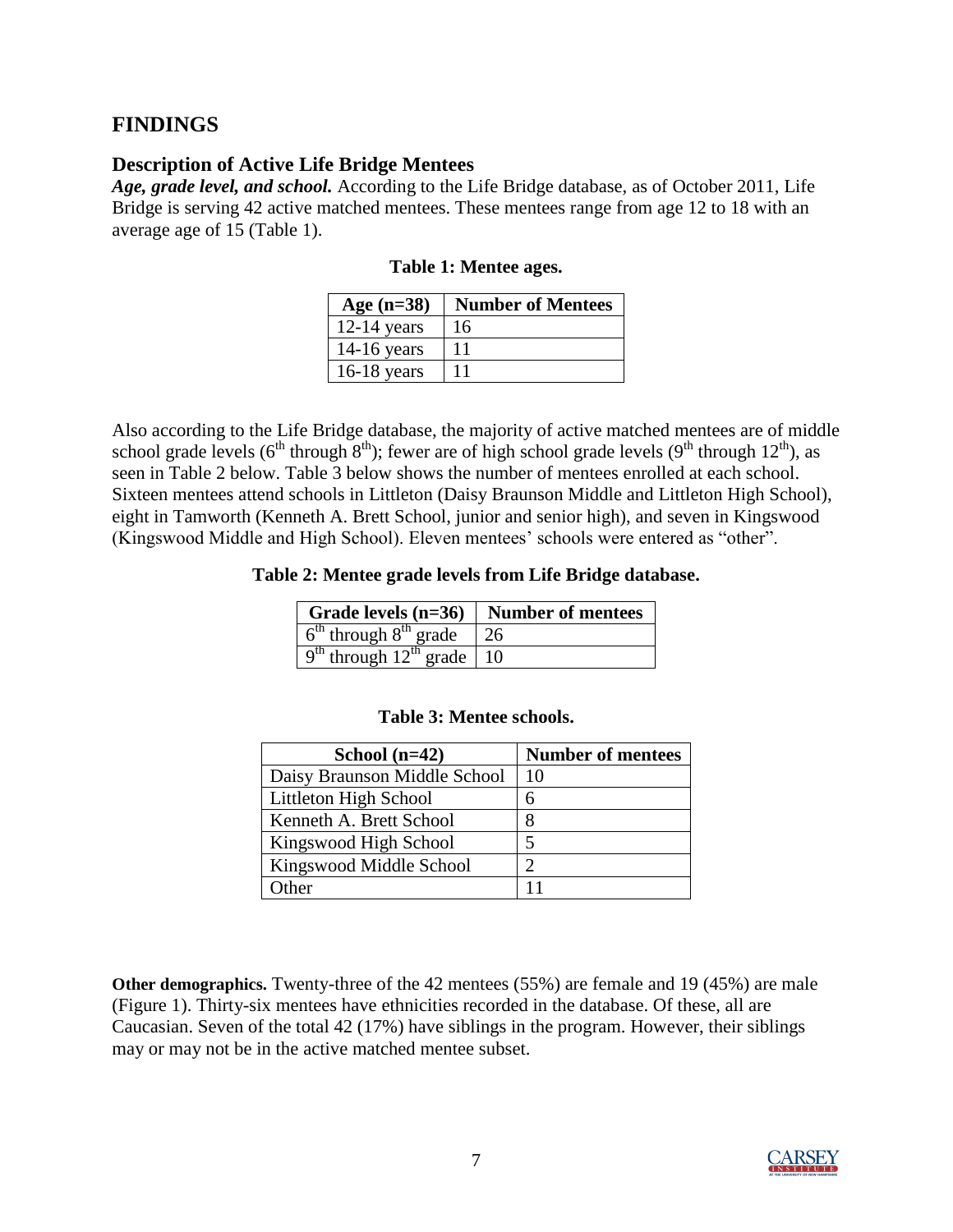#### **Figure 1: Mentee gender.**



<span id="page-7-0"></span>**Program exposure.** Program entry dates were available in the database for 28 of the 42 active matched mentees. The length of time active matched mentees have been enrolled in the program ranges from one to 32 months with an average of 16 months. The large majority (93%) of mentees have been in the program up to two years. However, they may not have been receiving one-to-one mentoring throughout the time since program entry, as this is only one type of activity provided by Life Bridge.

#### **Figure 2: Mentee length of time in the Life Bridge program.**



Parents were asked when their children first started working one-to-one with a Life Bridge mentor and 24 of the 29 recalled or approximated a start date month and year. Time since the reported start of mentoring ranged from five to 31 months with an average of 17 months, approximately a year and a half. Half (50%) of the mentees have been receiving one-to-one mentoring for one to two years (Figure 3). The remaining half was evenly split between up to one year (25%) and more than two years (25%).

#### **Figure 3: Mentee length of time since start of Life Bridge one-to-one mentoring from parent survey.**



<span id="page-7-1"></span>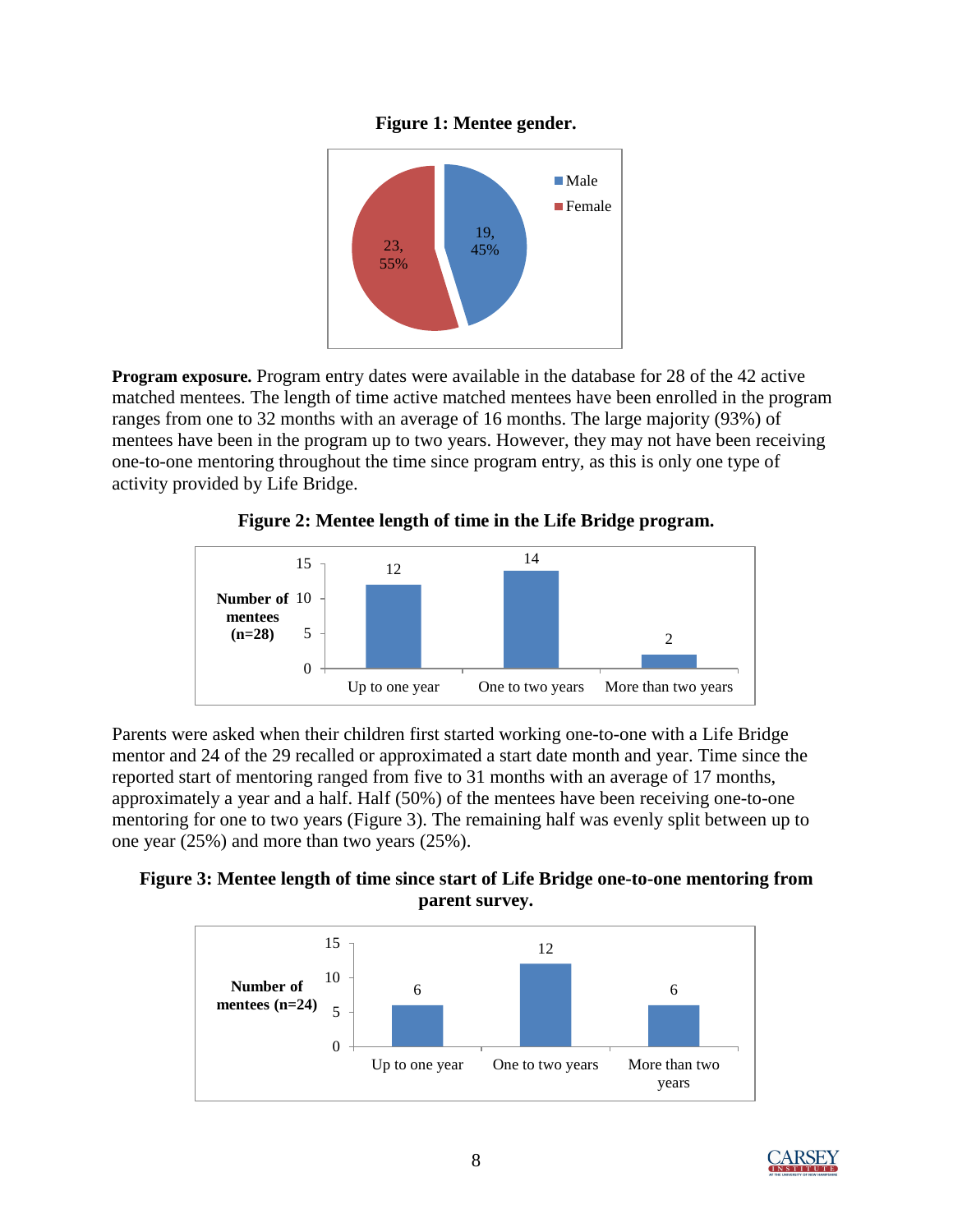#### **Academic Records: Comparison of Mentees and Control Group**

Three schools submitted mentee academic records for this evaluation: Kingswood Regional High School (15), Littleton High School (17), and Tamworth K-12 (8). Additionally, records for 39 total non-mentee students were submitted by the three schools to serve as a control (nontreatment) group with which mentees could be compared to investigate the impact of one-onmentoring on academic performance. Students in the control group were selected by school personnel as having at-risk characteristics similar to those of the Life Bridge mentees.

The academic records submitted for the evaluation show grade level numbers that conflict with those in the Life Bridge database (Table 4). The number of high school mentees is higher in the school records and the number of middle school mentees is lower in the school records than in the Life Bridge database. Although the school records may not include all mentees resulting in lower numbers than in the database, the explanation for this discrepancy is unclear. It is possible that the grade levels in the Life Bridge database reflect grade level at the time of program enrollment rather than current grade level.

| Grade levels $(n=39)$      | <b>Number of mentees</b><br>in academic records | <b>Number of mentees</b><br>in Life Bridge<br>database |
|----------------------------|-------------------------------------------------|--------------------------------------------------------|
| $6th$ through $8th$ grade  |                                                 |                                                        |
| $9th$ through $12th$ grade |                                                 |                                                        |

**Table 4: Number of mentees by grade level and by source of data.**

Each school measures academic performance on a slightly different scale. Scores were standardized to allow for comparison when possible. Data was not available for all measures from all three schools. The average subject grades for mentees and for the control group in the  $6<sup>th</sup>$  to  $8<sup>th</sup>$  grade group (Table 5) and in the  $9<sup>th</sup>$  to  $12<sup>th</sup>$  grade group (Table 6) can be seen below. Possible grades range  $0 \text{ } ^{\circ}F$  to 4.5  $^{\circ}A$ +'.

#### **Table 5: Comparison of Life Bridge mentee and control group subject grades for the 6th to 8 th grade levels.**

| <b>Subject</b>        | <b>Life Bridge Participants</b><br>$(n=13)$ | <b>Control Group</b><br>$(n=13)$ |
|-----------------------|---------------------------------------------|----------------------------------|
| <b>English</b>        | 2.5                                         | 3.0                              |
| <b>Math</b>           | 2.8                                         | 3.0                              |
| <b>Science</b>        | 27                                          | 2.9                              |
| <b>Social Studies</b> | 2.5                                         | 2.8                              |

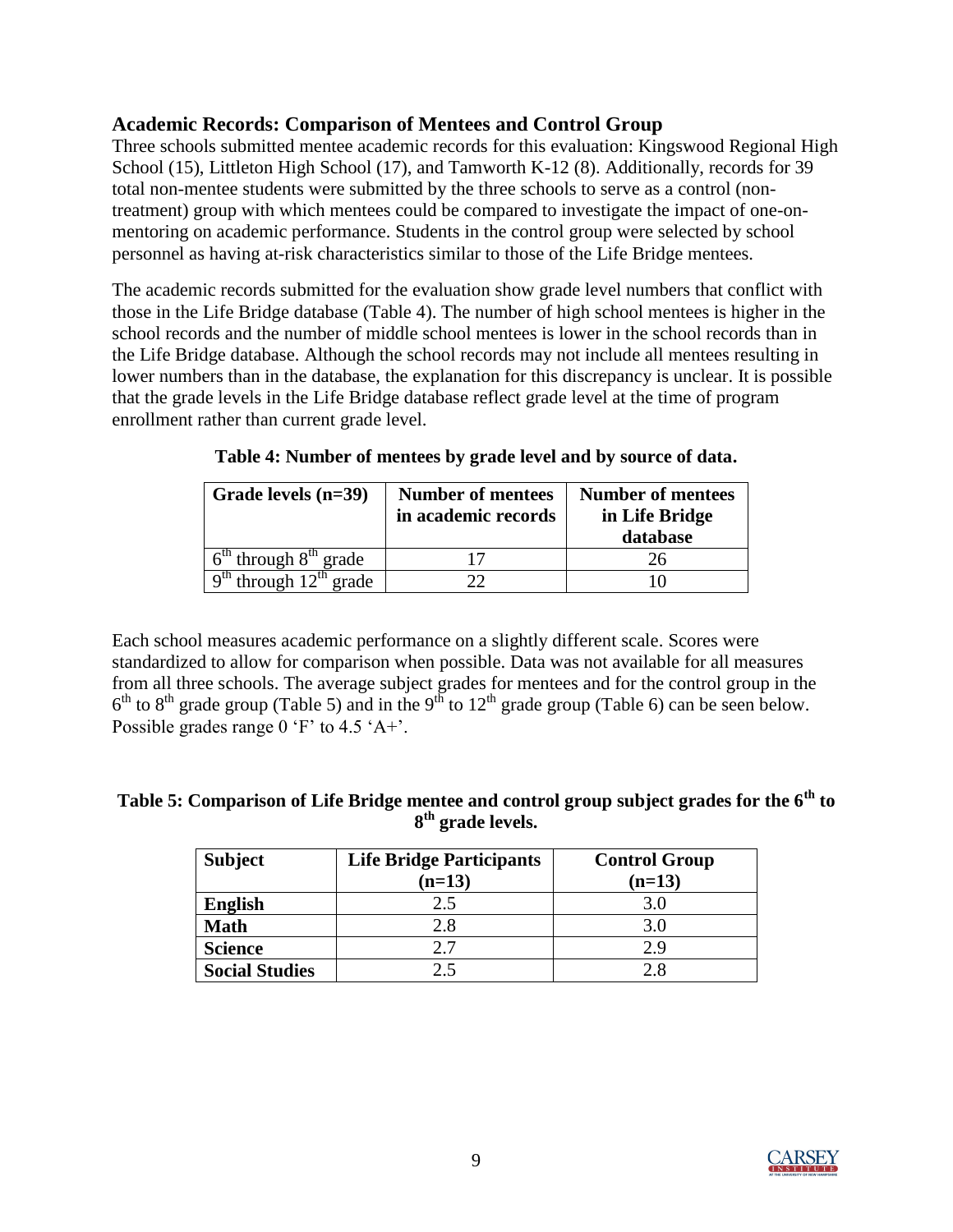| <b>Subject</b>        | <b>Life Bridge Participants</b><br>$(n=7)$ | <b>Control Group</b><br>$(n=8)$ |
|-----------------------|--------------------------------------------|---------------------------------|
| <b>English</b>        | 2.2                                        | 2.1                             |
| <b>Math</b>           |                                            | 2.2                             |
| <b>Science</b>        | 2.2                                        | 2.0                             |
| <b>Social Studies</b> |                                            | -8                              |

**Table 6: Comparison of Life Bridge mentee and control group subject grades for the 9th to 12th grade levels.**

Descriptively, it appears that Life Bridge mentees' grades are lower than for the control group at the  $6<sup>th</sup>$  to  $8<sup>th</sup>$  grade level, but similar and even slightly higher at the  $9<sup>th</sup>$  to  $12<sup>th</sup>$  grade level. However, none of these differences were statistically significant. There was also no significant difference in average cumulative GPA between mentees and the control group (Table 7).

**Table 7: Comparison of Life Bridge mentee and control group cumulative GPA.**

|                                       | Life Bridge<br>participants $(n=22)$ | <b>Control group</b><br>$(n=22)$ |
|---------------------------------------|--------------------------------------|----------------------------------|
| <b>Standardized</b><br>cumulative GPA | 2.3                                  | 2.6                              |

As most mentees have been in the mentoring program less than two years (see Figure 3 on p. 9) it is not plausible that Life Bridge mentoring played a role in what looks like high school mentees "catching up" to their peers. And the more favorable comparison at the high school level is due to the lower grades of the control group rather than higher grades of mentees.

There were no significant differences in average days absent from school among  $9<sup>th</sup>$  to  $12<sup>th</sup>$ graders (mentees 8.8, control 9.0), and although among  $6<sup>th</sup>$  to  $8<sup>th</sup>$  graders mentees were absent for nearly twice as many days on average (8.4 days compared with 4.4 days for the control group) this difference was not statistically significant.

No data was available for disciplinary actions for  $6<sup>th</sup>$  to  $8<sup>th</sup>$  graders. For  $9<sup>th</sup>$  to  $12<sup>th</sup>$  graders, there were no significant differences for detentions (mentees 1.1 compared with 1.6 for control) or suspensions (mentees 0.7 compared with 0.1 for control).

Because the academic records obtained for this evaluation were cross-sectional – representing only one point in time - we were unable to investigate changes in mentee grades and disciplinary actions that may have resulted over time from participation in Life Bridge mentoring in comparison to other students. However, the comparison here does demonstrate that the academic attainment of Life Bridge mentees is comparable to that of similar at-risk youth who are not participating in Life Bridge mentoring services. These findings may support the positive youth outcomes reported in the staff and parent surveys presented in the next section.

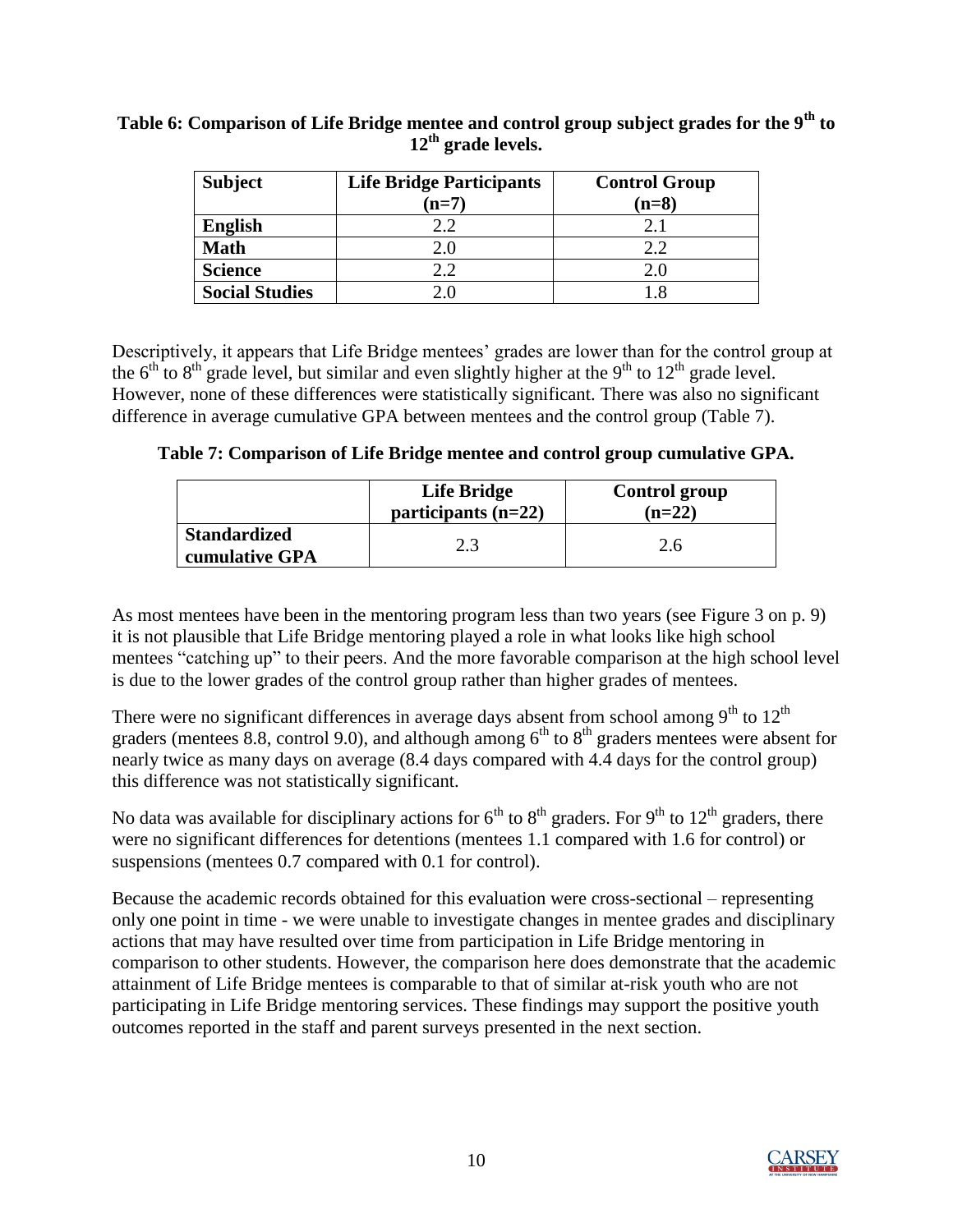#### <span id="page-10-0"></span>**Staff Assessments of Mentee Change**

In order to get another perspective on mentee change, school teachers and counselors familiar with mentees were asked to respond to questions about individual mentees' progress in four areas: 1) academic performance, 2) engagement in activities, 3) engagement with others, and 4) health and behavior. The length of time since staff and counselors first got to know mentees ranged from one to 98 months with an average of 28 months.

For items within each of these four areas, staff were asked to rate mentee attainment on a scale of 1 "much below average", 2 "below average", 3 "average", 4 "above average", and 5 "much above average'. For descriptive purposes, 1 and 2 were combined into 'below or much below average' and 4 and 5 were combined into 'above or much above average'. Staff rated both current mentee attainment and retrospective mentee attainment at the time they first got to know him or her. Staff ratings of mentee attainment at these two points in time were compared to determine if there was significant change. In addition to changes on individual items, the totals for the four areas were compared. All four improved significantly, as seen in Figure 4 below



**Figure 4: Mentees' attainment in four overall areas at two points in time<sup>2</sup> .**

- Overall academic performance improved by 17%.
- Overall engagement in activities improved by 20%.
- Overall engagement with others improved by 14%.
- Overall health and behavior improved by 13%.

*Academic performance.* The area of academic performance included four items.

- Performance in traditional academic subjects (English, math, science, social studies, languages, etc.)
- Performance in visual and performing arts
- Performance in physical education/sports
- Performance in vocationally oriented programs (e.g., computer science, consumer science, business, industrial arts, etc.)

 $\overline{\phantom{a}}$  $2$  Total percentages may not equal 100% due to the exclusion of responses of 'don't know/not applicable'.

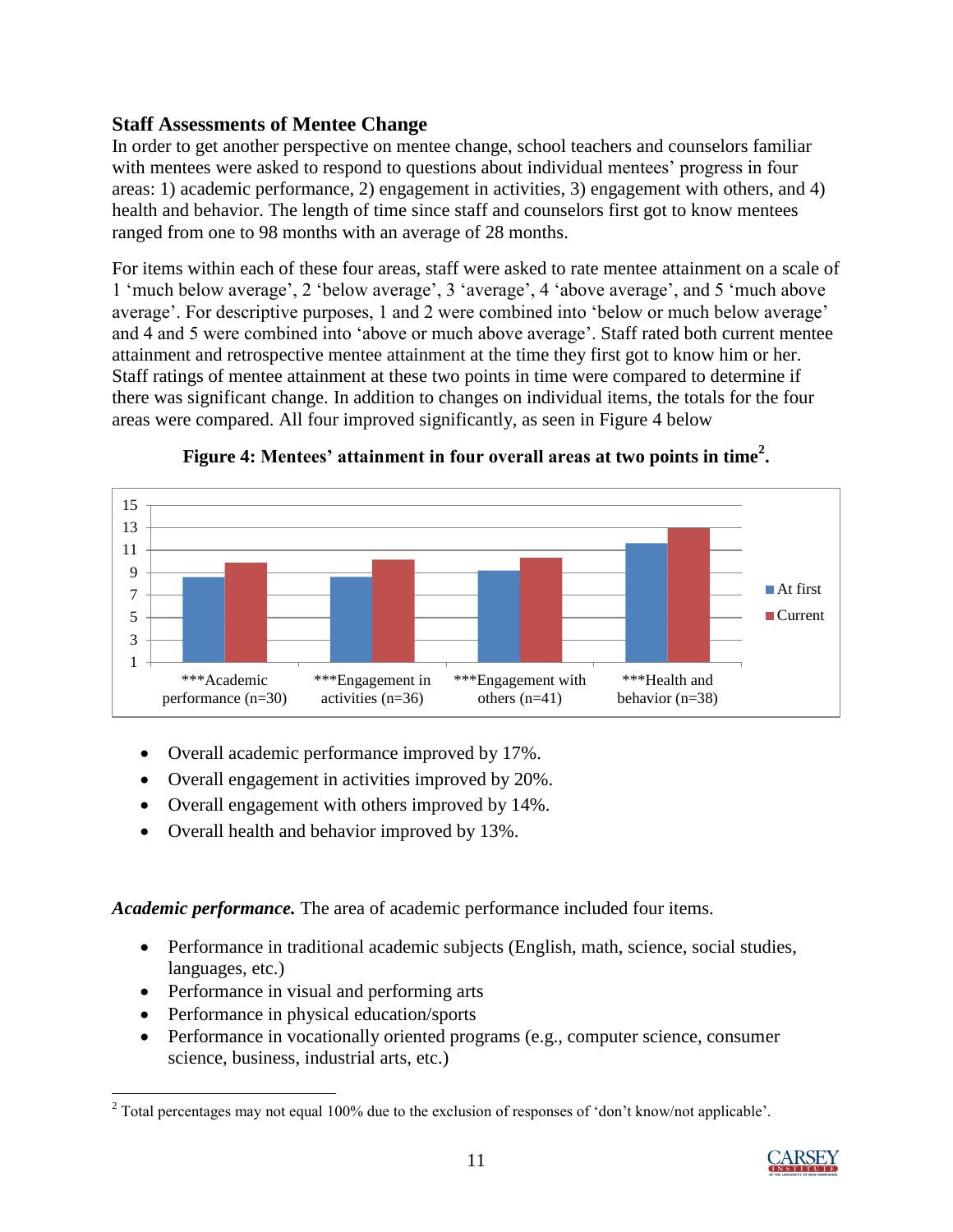All items showed statistically significant improvement<sup>3</sup> and achieved a small effect size<sup>4</sup> (see Appendix A). Figure 5 below shows the shift in percentage of students" attainment on the four items. Staff reported increases in performance in traditional academic subjects, visual and performing arts, and physical education and sports. Vocationally oriented program attainment remained mostly average. However, the percentage of below average attainment decreased and the percentage of above average attainment increased.

Using the average ratings of attainment for all mentees on the scale of 1 to 5:

- Performance in traditional academic subjects improved by 22%.
- Performance in visual and performing arts improved by 24%.
- Performance in physical education and sports improved by 14%.
- Performance in vocationally oriented programs improved by 18%.



#### **Figure 5: Mentee attainment in academic performance at two points in time<sup>5</sup> .**

*Engagement in activities.* The area of engagement in activities included three items.

- Level of positive engagement in classroom activities.
- Level of positive engagement in school activities.

 $\overline{\phantom{a}}$ 

Level of positive engagement in extra-curricular activities.

<sup>4</sup> Effect size refers to the magnitude of the change. Any effect size – small, medium, or large – as opposed to no effect indicates measurable change. Calculated with Cohen"s *d*.

<sup>&</sup>lt;sup>5</sup> Total percentages may not equal 100% due to the exclusion of responses of 'don't know/not applicable'.



<sup>&</sup>lt;sup>3</sup> Statistical significance indicates  $p<0.05$  throughout this report. Specific p values can be found in Appendix A.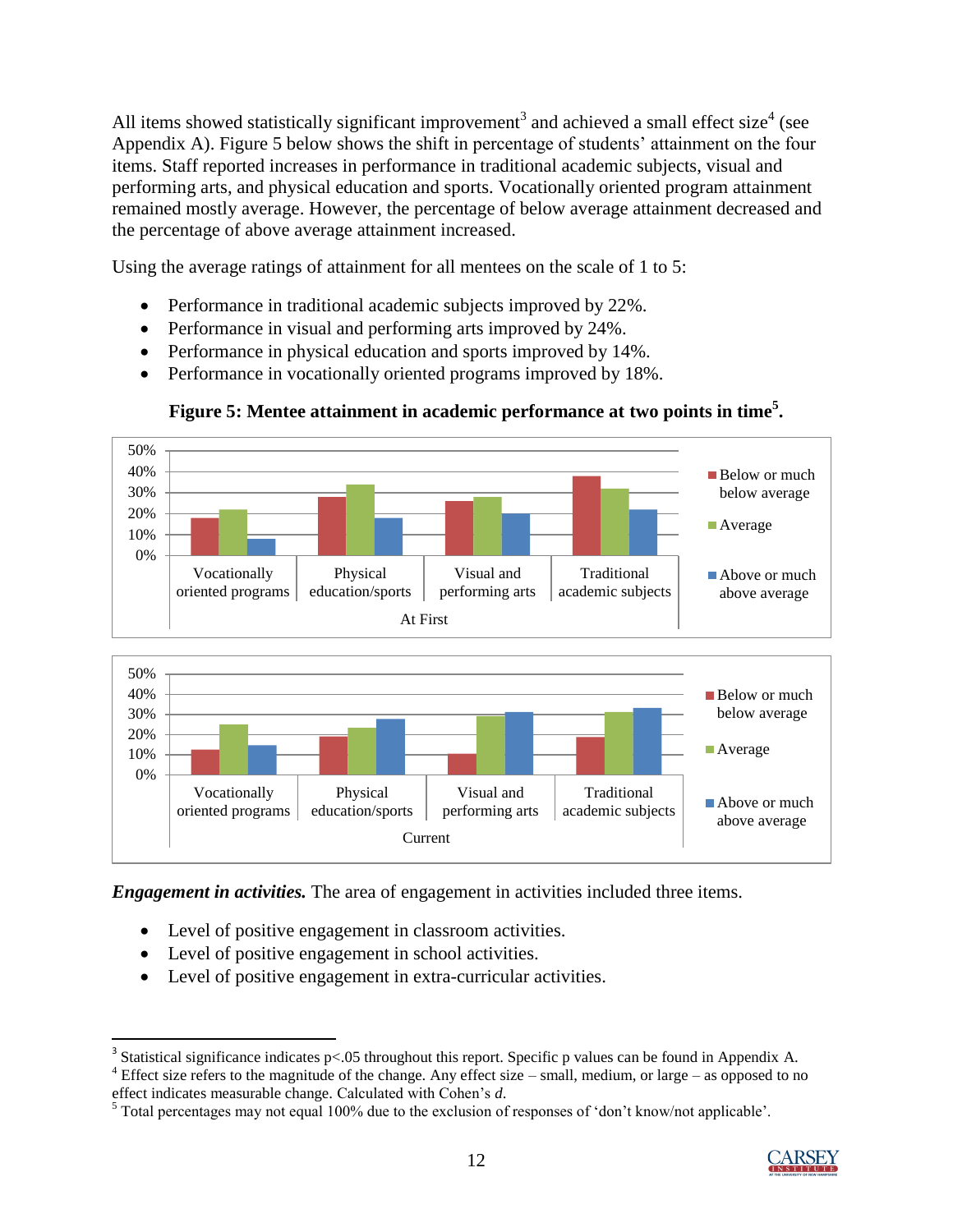All items showed statistically significant improvement<sup>6</sup>. Engagement in extra-curricular activities achieved a medium effect size, and engagement in classroom and school activities achieved a small effect size<sup>7</sup> (see Appendix A). Figure 6 below shows the shift toward above average engagement on all three items.

Using the average ratings of engagement in activities for all mentees on the scale of 1 to 5:

- Positive engagement in classroom activities improved by 20%.
- Positive engagement in school activities improved by 24%.
- Positive engagement in extra-curricular activities improved by 29%.



**Figure 6: Mentee engagement in activities at two points in time<sup>8</sup> .**

*Engagement with others.* The area of engagement with others included three items.

- Level of positive engagement with administration and staff.
- Level of positive engagement with faculty.
- Level of positive engagement with other students.

<sup>7</sup> Effect size refers to the magnitude of the change. Any effect size – small, medium, or large – as opposed to no effect indicates measurable change. Calculated with Cohen"s d.

<sup>8</sup> Total percentages may not equal 100% due to the exclusion of responses of "don"t know/not applicable".



 $\overline{\phantom{a}}$ <sup>6</sup> Statistical significance indicates  $p < 0.05$  throughout this report. Specific p values can be found in Appendix A.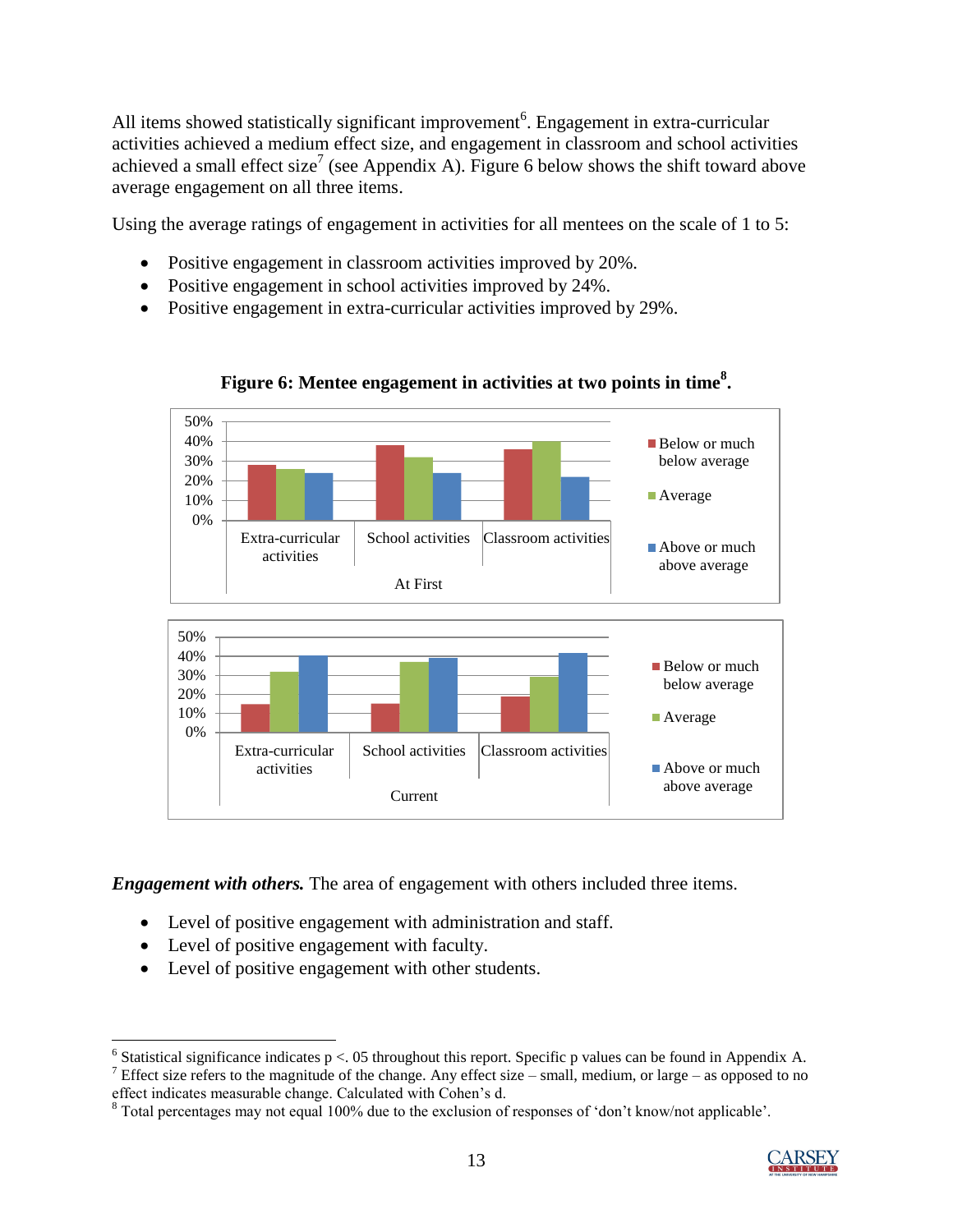All items showed statistically significant improvement<sup>9</sup>. Engagement with other students achieved a medium effect size, and engagement with administration and staff and with faculty achieved a small effect size<sup>10</sup> (see Appendix A). Figure 7 below shows the shift to more above average engagement on all three items.

Using the average ratings of engagement with others for all mentees on the scale of 1 to 5:

- Positive engagement with administration and staff improved by 18%.
- Positive engagement with faculty improved by 19%.
- Positive engagement with other students improved by 26%.



#### **Figure 7: Mentee engagement in with others at two points in time<sup>11</sup> .**



*Health and behavior.* The area of health and behavior included four items.

- Personal care.
- Physical health.
- Ability to manage stress.
- Appropriate and non-disruptive classroom behavior.

All items showed statistically significant improvement<sup>12</sup>. Ability to manage stress achieved a medium effect size. Personal care, physical health, appropriate and non-disruptive classroom

<sup>&</sup>lt;sup>11</sup> Total percentages may not equal 100% due to the exclusion of responses of 'don't know/not applicable'.



<sup>&</sup>lt;sup>9</sup> Statistical significance indicates p < 05 throughout this report. Specific p values can be found in Appendix A. 10 Effect size refers to the magnitude of the change. Any effect size – small, medium, or large – as opposed to no

effect indicates measurable change. Calculated with Cohen"s d.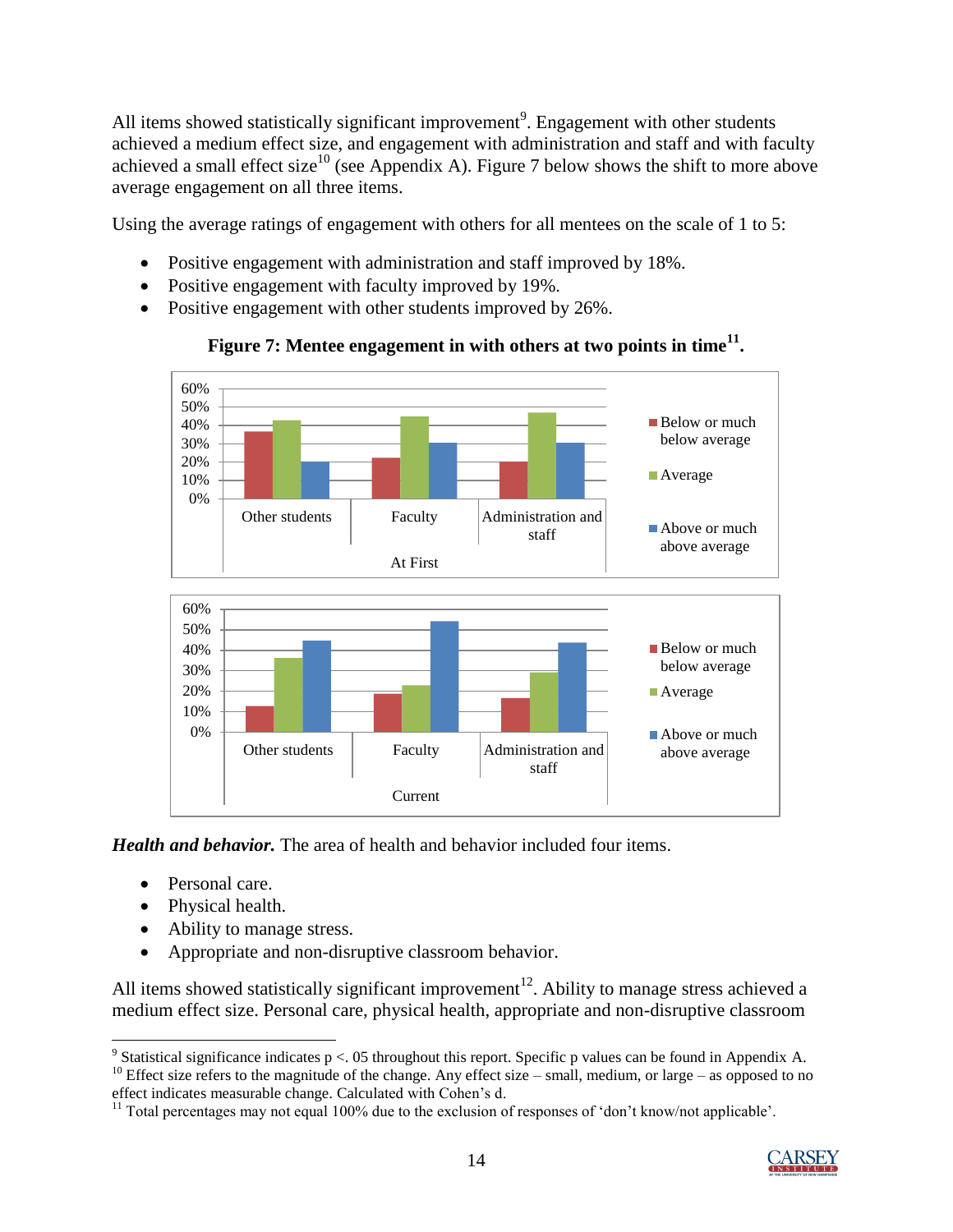behavior achieved a small effect size<sup>13</sup> (see Appendix A). Figure 8 below shows that personal care and physical health both have greater ratings of average at both points in time; however, the below average ratings decrease and the above average ratings increase. Appropriate and nondisruptive behavior shifted upward toward above average. Only ability to manage stress began with a higher percentage of students reported as below average, changing to average.

Using the average ratings of health and behavior for all mentees on the scale of 1 to 5:

Personal care improved by 20%.

 $\overline{\phantom{a}}$ 

- Physical health improved by 14%.
- Ability to manage stress improved by 33%.
- Appropriate and non-disruptive classroom behavior improved by 13%.

#### 0% 10% 20% 30% 40% 50% 60% Appropriate and non-disruptive classroom behavior Ability to manage stress Physical health Personal care At First ■Below or much below average **Average** Above or much above average 0% 10% 20% 30% 40% 50% 60% Appropriate and non-disruptive classroom behavior Ability to manage stress Physical health Personal care Current ■Below or much below average **Average** Above or much above average

#### **Figure 8: Mentee health and behavior at two points in time<sup>14</sup> .**

<sup>&</sup>lt;sup>14</sup> Total percentages may not equal 100% due to the exclusion of responses of 'don't know/not applicable'.



<sup>&</sup>lt;sup>12</sup> Statistical significance indicates  $p < 0.05$  throughout this report. Specific p values can be found in Appendix A.

<sup>&</sup>lt;sup>13</sup> Effect size refers to the magnitude of the change. Any effect size – small, medium, or large – as opposed to no effect indicates measurable change. Calculated with Cohen"s d.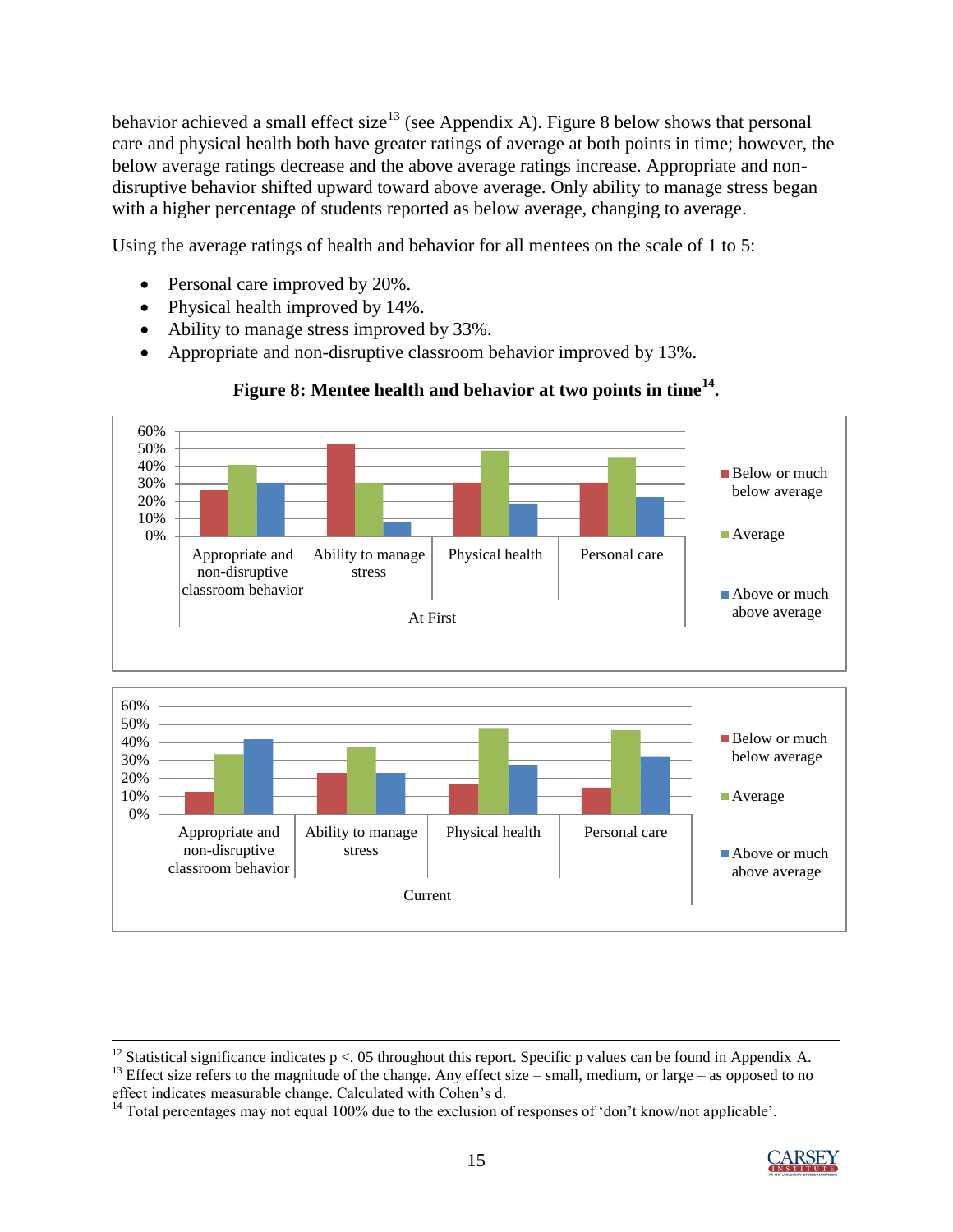Finally, staff were asked to rate parental involvement on the same scale as for student attainment (Figure 9). This was the only item for which there was no statistically significant change. Descriptively, however, there was some improvement, with above average ratings increasing slightly and average and below average ratings decreasing slightly.





 $\overline{\phantom{a}}$ <sup>15</sup> Total percentages may not equal 100% due to the exclusion of responses of 'don't know/not applicable'.

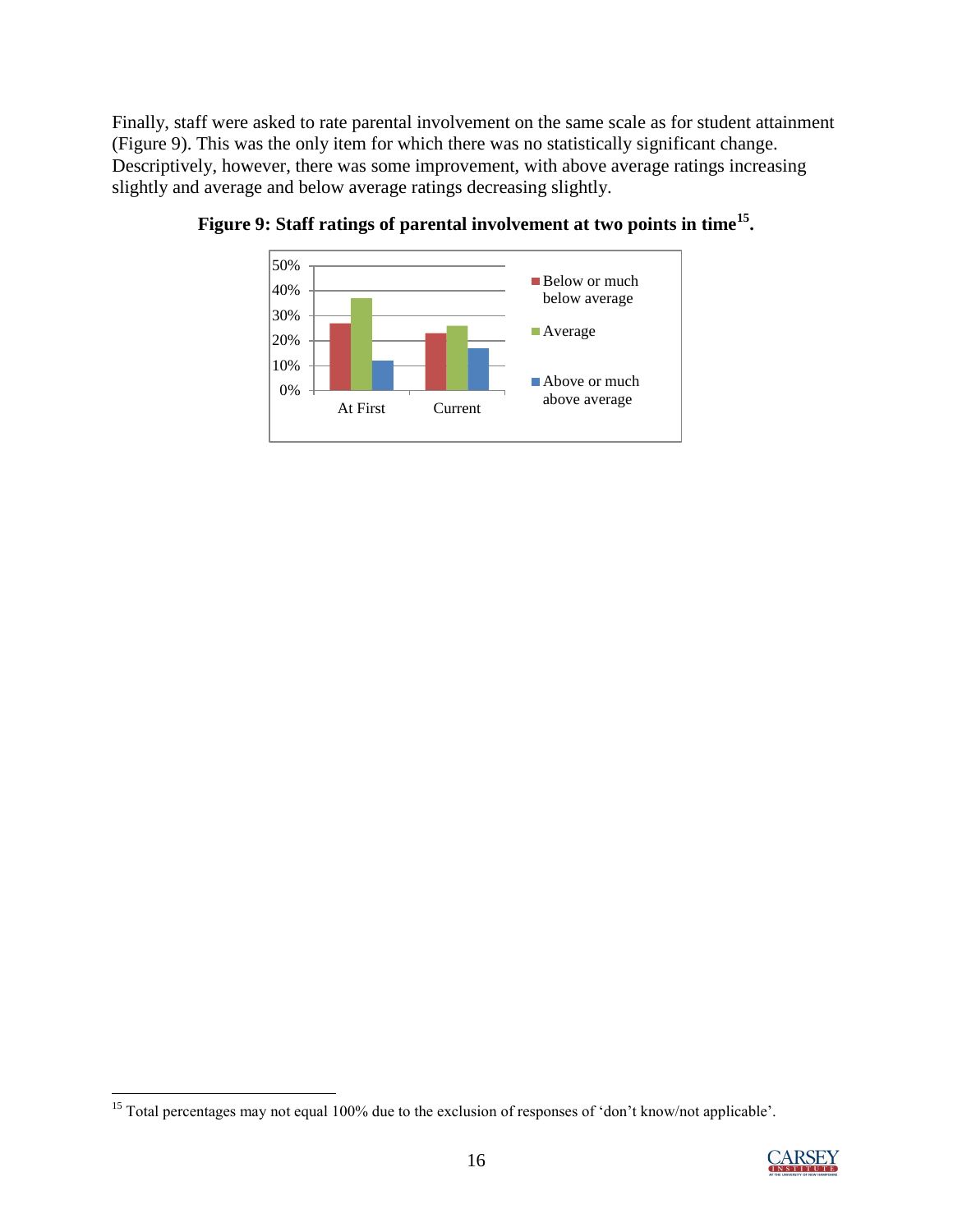#### <span id="page-16-0"></span>**Parents' Decisions about Their Children's Participation**

Life Bridge mentors offer mentees support in a number of areas including school performance, behavior and attitude, and out-of-school activities. Parents were asked to rate how important fourteen aspects of the program were to them when they first learned about it on a scale from 1 "not important to me" to 3 "very important to me". Table 8 shows the percentages of parents rating each aspect 'very important' for these fourteen program aspects. Interestingly, the socialemotional aspects of the program such as helping mentees feel better about themselves and having the friendship and support of another adult were of higher priority to parents than the performance-oriented aspects like improving school grades and behavior.

|                                                       | n  | <b>Very important</b> |     |
|-------------------------------------------------------|----|-----------------------|-----|
| Feel better about him/herself                         | 29 | 27                    | 93% |
| Have friendship and support of another adult          | 29 | 27                    | 93% |
| Make better or more friends                           | 29 | 22                    | 76% |
| Set goals                                             | 28 | 21                    | 75% |
| Improve school grades                                 | 28 | 21                    | 75% |
| Improve his/her attitudes and behavior in school      | 29 | 21                    | 72% |
| Improve his/her attitudes and behavior at home        | 29 | 19                    | 66% |
| Go hiking and get outdoors more                       | 29 | 18                    | 62% |
| Make better choices about sex                         | 28 | 17                    | 61% |
| Make better choices about drinking, smoking, or drugs | 27 | 15                    | 56% |
| Learn a new school or job-related skill               | 29 | 12                    | 41% |
| Learn a new hobby                                     | 29 | 12                    | 41% |
| Learn to manage money better                          | 28 | 11                    | 39% |
| Play more games or sports                             | 28 | 8                     | 29% |

#### **Table 8: Percentage of parents rating aspects of one-to-one mentoring for their children as 'very important'.**

Parents were asked who first talked to them about having their child work with a mentor: a Life Bridge mentor, a school guidance counselor, a school teacher or coach, or 'other'. More than one of these could be selected. (See Table 9 below.) The most frequent response was a Life Bridge mentor, with 50% of parents surveyed reporting that a mentor was the first person to speak with them about their child becoming a mentee. The next most frequent response was "other" at approximately 43%. These others were specified as Life Bridge staff/administrators (4), someone from church (3), their child (3), the area director, and a friend.

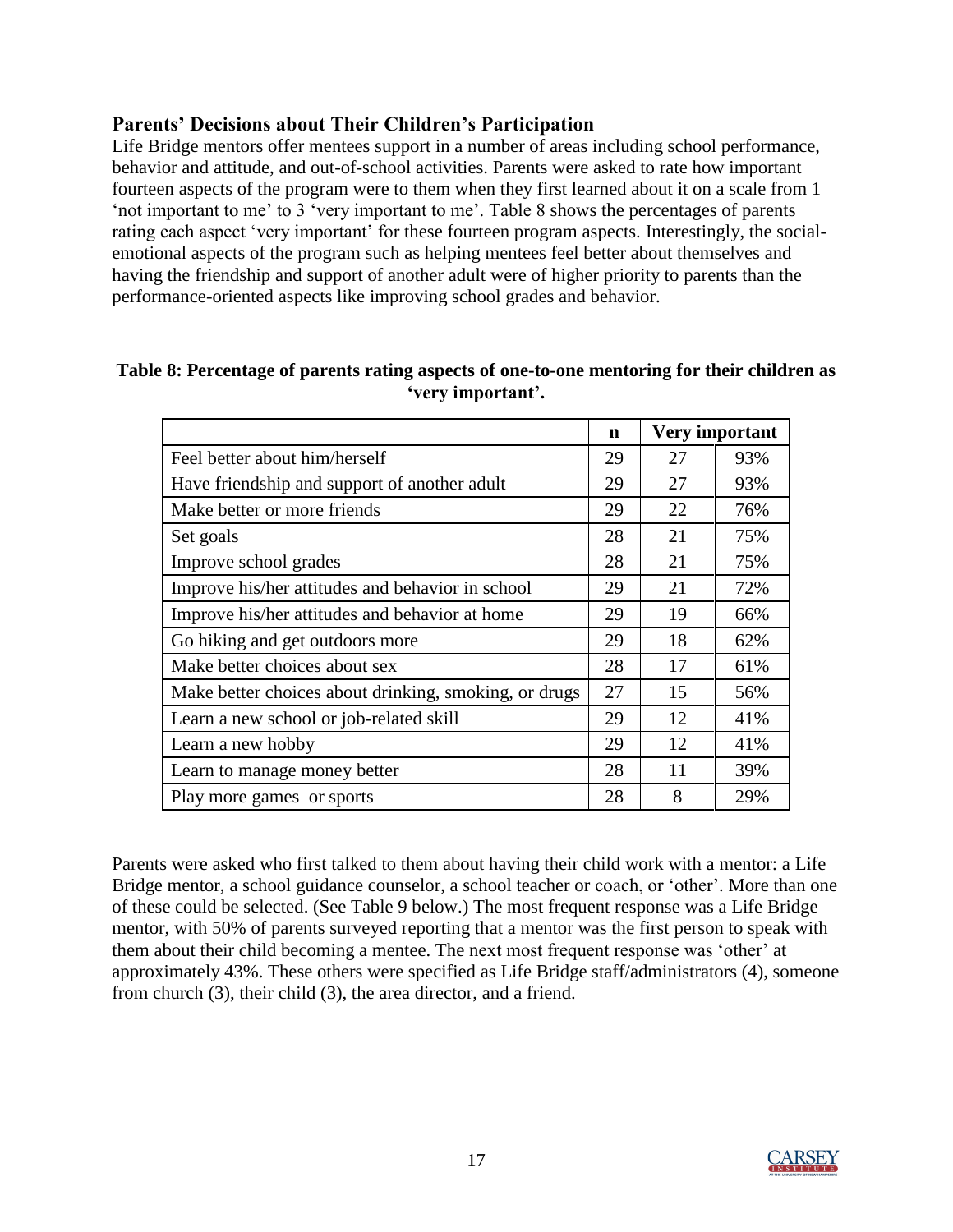| A Life Bridge Mentor        | 16 | 50%                   |
|-----------------------------|----|-----------------------|
| A school guidance counselor |    | 11%                   |
| A school teacher or coach   |    | 4%                    |
| Other                       | 12 | 43%                   |
| <b>TOTAL</b>                | 37 | $108\%$ <sup>16</sup> |

**Table 9: Who first talked to parents about having their children work with a mentor?**

This indicates that Life Bridge mentors themselves are the most effective recruiters, followed by community word of mouth, including children who are involved in the program or know someone who is.

Parents reported having some concerns about their children"s participation in the program at first. Seven potential concerns about program involvement were listed for parents to rate on a scale of 1 "not concerned at all", 2 "somewhat concerned", and 3 "very concerned". The responses "somewhat concerned" and "very concerned" were combined for descriptive purposes to ensure that items of any concern to parents were identified. With these combined percentages, approximately one-quarter or more of parents were concerned about three potential issues with the program: leaving their children alone with an adult they didn"t know (41%), costing them money they couldn"t afford (38%), and the program not helping their children (24%). However, parents reported that these concerns were reduced or eliminated by the time of the survey (Figure 10).



**Figure 10: Percentage of parents responding 'somewhat concerned' or 'very concerned'.**

Using the average ratings on the scale of 1-3, five of the seven concerns showed a statistically significant decrease between parents' reporting of their initial and current perceptions (Figure 11). These findings suggest that parents" concerns about one-to-one mentoring substantially diminish as they get to know the program and the mentors better. In response to an open-ended question one parent reported, "My child has never said anything bad about the mentor and it's a joy to know them," and another "the mentor is a wonderful lady and [I] consider her and her family family." One parent commented regarding cost concerns, "occasional costs for activities



 $\overline{\phantom{a}}$ <sup>16</sup> Total exceeds 100% due to multiple responses.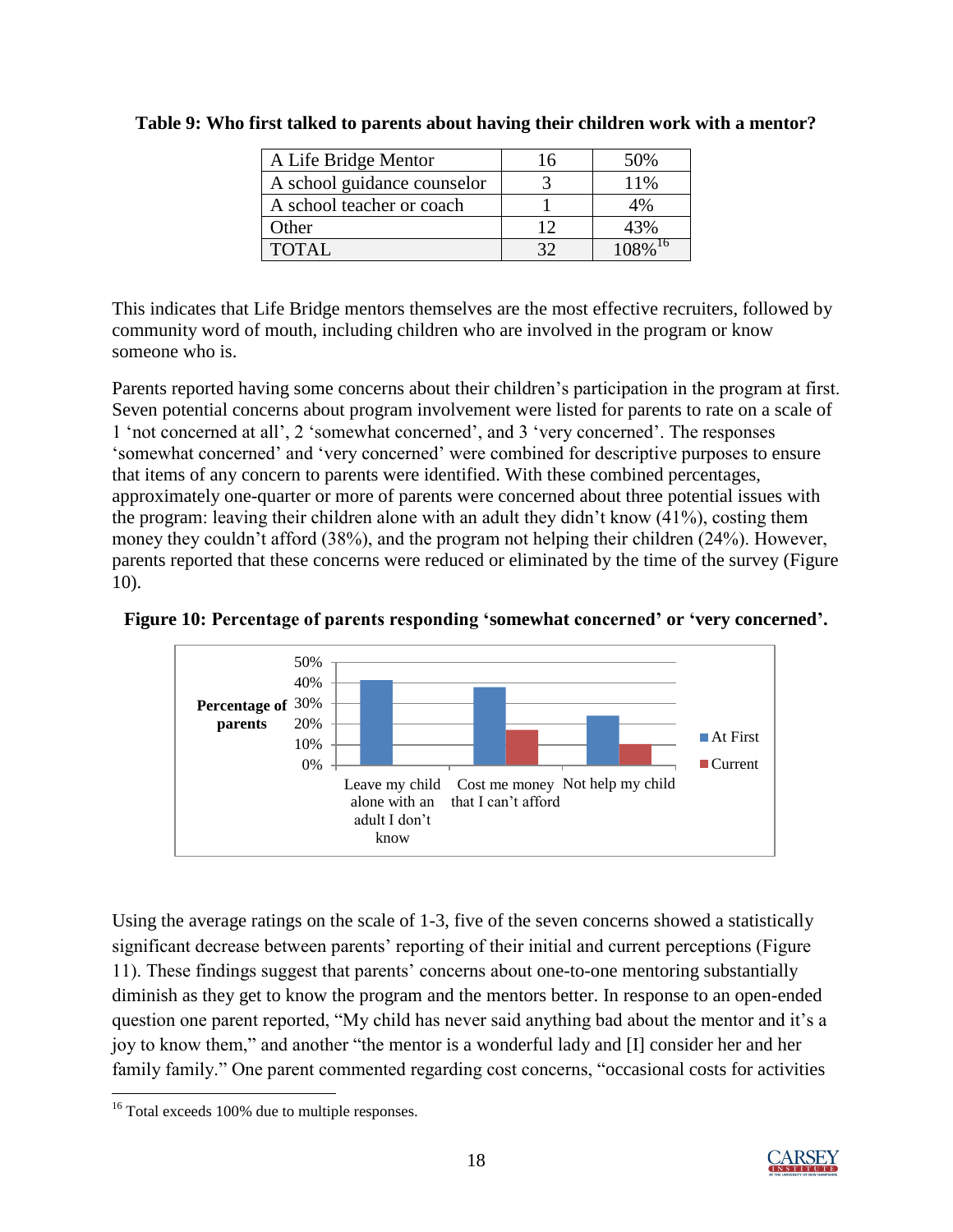were uncomfortable. But the benefits the program offered my child far outweighed any slight concerns I've felt."





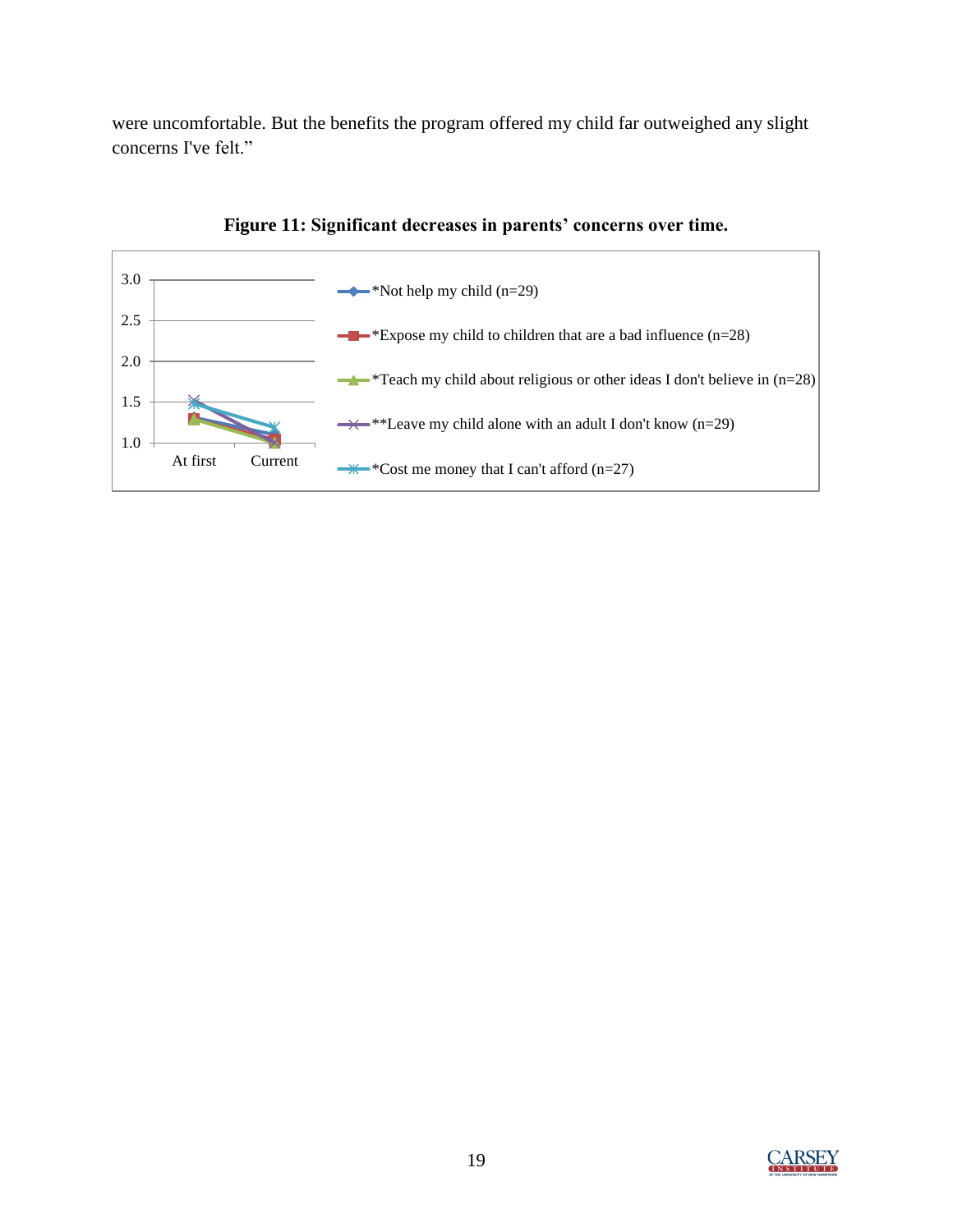#### <span id="page-19-0"></span>**Parent Satisfaction with Life Bridge Mentoring**

For sixteen different activities in which mentors may have engaged mentees, parents rated their satisfaction on a scale of 1 'I am not satisfied', 2 'I am a little satisfied', 3 'I am mostly satisfied", or 4 "I am very satisfied". For descriptive purposes, 3 and 4 were combined into "mostly or very satisfied". Parents also had the option of selecting 0 'mentor did not do this'. Table 10 below reports this percentage for all sixteen activities.

One of the key findings here is that the mentor"s role of providing the friendship and support of another adult is at the top of the list with 96% of parents responding "very satisfied" or "mostly satisfied'. The mentor/mentee relationship is at the center of the Life Bridge program's work with families; without it, it is unlikely satisfaction with the rest of the program activities would be very high. This finding confirms the program"s emphasis on the foundational mentor/mentee relationship, at least from the parents' perspective.

#### **Table 10: Percentage of parents reporting that they are 'mostly satisfied' or 'very satisfied' with mentoring activities.**

| <b>Mentoring activity</b>                             | $\mathbf n$ | Very or mostly satisfied |     |
|-------------------------------------------------------|-------------|--------------------------|-----|
| Have friendship and support of another adult          | 28          | 27                       | 96% |
| Set goals                                             | 28          | 24                       | 86% |
| Feel better about him/herself                         | 28          | 24                       | 86% |
| Go hiking and get outdoors more                       | 29          | 24                       | 83% |
| Improve his/her attitudes in school                   | 28          | 23                       | 82% |
| Make better or more friends                           | 27          | 22                       | 82% |
| Improve his/her behavior in school                    | 28          | 22                       | 79% |
| Improve attitudes at home                             | 28          | 21                       | 75% |
| Improve behaviors at home                             | 28          | 21                       | 75% |
| Learn a new hobby                                     | 27          | 20                       | 74% |
| Improve school grades                                 | 28          | 20                       | 71% |
| Play more games or sports                             | 28          | 20                       | 71% |
| Learn a new school or job-related skill               | 28          | 18                       | 64% |
| Make better choices about drinking, smoking, or drugs | 25          | 16                       | 64% |
| Make better choices about sex                         | 25          | 16                       | 64% |
| Learn to manage money better                          | 28          | 16                       | 57% |

For eight of the activities 100% of the parents reported being at least a little satisfied with the mentoring activities that were provided. No more than 7% (2) of parents reported being "not satisfied' with any provided mentoring activities. The five activities with which 7% (2) of parents were *not satisfied* were:

- Improving his/her attitudes in school.
- Improving his/her behavior in school.
- Making more or better friends.
- Improving attitudes at home.
- Improving behavior at home.

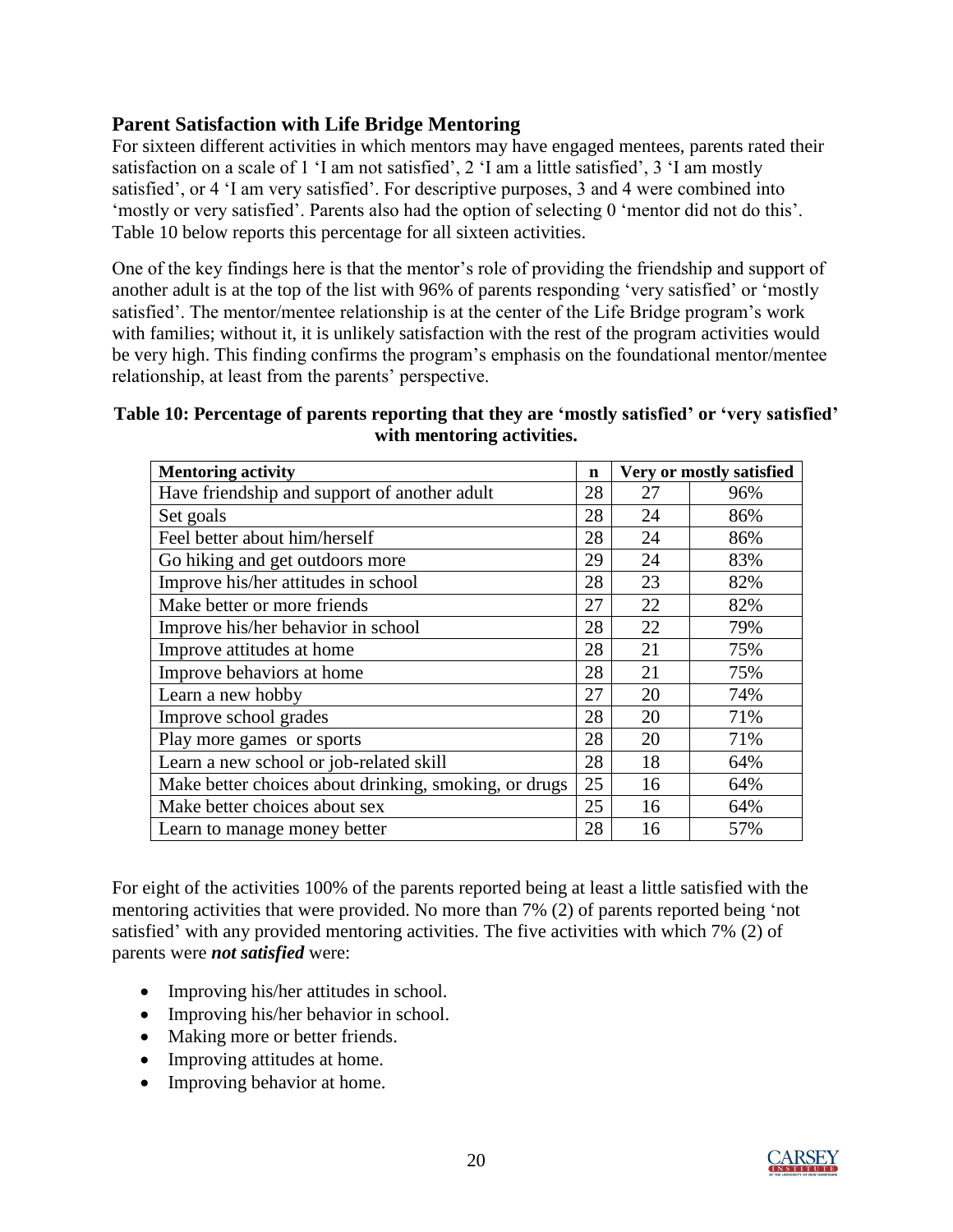Furthermore, over 20% of parents reported that the mentors *did not provide* their children with four of the 16 mentoring activities:

- Learning a new school- or job-related skill (29%).
- Making better choices about sex (28%).
- Making better choices about drinking, smoking, or drugs (24%).
- Learning to manage money better (21%).

It is possible, however, that mentors are in fact addressing these issues but are doing so in a confidential way and so parents are not aware of it.

Parents were also asked a series of eleven questions about their satisfaction with their own interactions with their children"s mentors. The percentages of parents reporting that they are mostly or very satisfied with mentoring activities are much lower regarding activities for themselves than for their children Of the six activities with the highest percentages of parents reporting that they are mostly or very satisfied, only two exceed half: having the friendship and support of another adult (52%) and becoming a better parent (52%). The remaining four are setting goals (46%), feeling better about myself (44%), learning better ways to talk to my child (43%), and finding people who could help me with my problems (41%).

For the other five of eleven activities listed, more than half of parents said that mentors did not work on these activities with them. These activities were:

- Solving my problems with the school  $(61\%)$ .
- Solving my problems with my family (60%).
- Making better or more friends (59%).
- Learning better ways to talk teachers and school staff (57%).
- Solving my problems with my child  $(56\%)$ .

Three of these five begin with the words 'solve my problems'. It is possible that parents did not assume or would not want to suggest that Life Bridge mentors were expected to solve their problems for them, even if they would have appreciated assistance in these areas.

In response to open-ended questions, parents weighed in on other aspects of mentoring. Most centered on time, coordination, and communication. For example, one parent was concerned that the mentor was not spending enough time with his/her child:

"I believe the program would potentially be more effective if the mentor(s) were available more often. Even if it's on the child's part or reason why they do not meet as often, I think there should be a set number of times per week they need to commit to from the beginning, from both parties."

Similarly, another parent commented that "it seems like my son's schedule as well as mine do not coincide with his mentor's schedule as much as it used to." A third expressed concern about a lack of communication, suggesting "maybe just a little bit more communication between the mentor and me about how things are going any maybe some goal setting communications and maybe some get-togethers of all the kids and mentors as a group maybe on every 3 months or so." Coordination with the school was also brought up in one comment. "I think the school needs

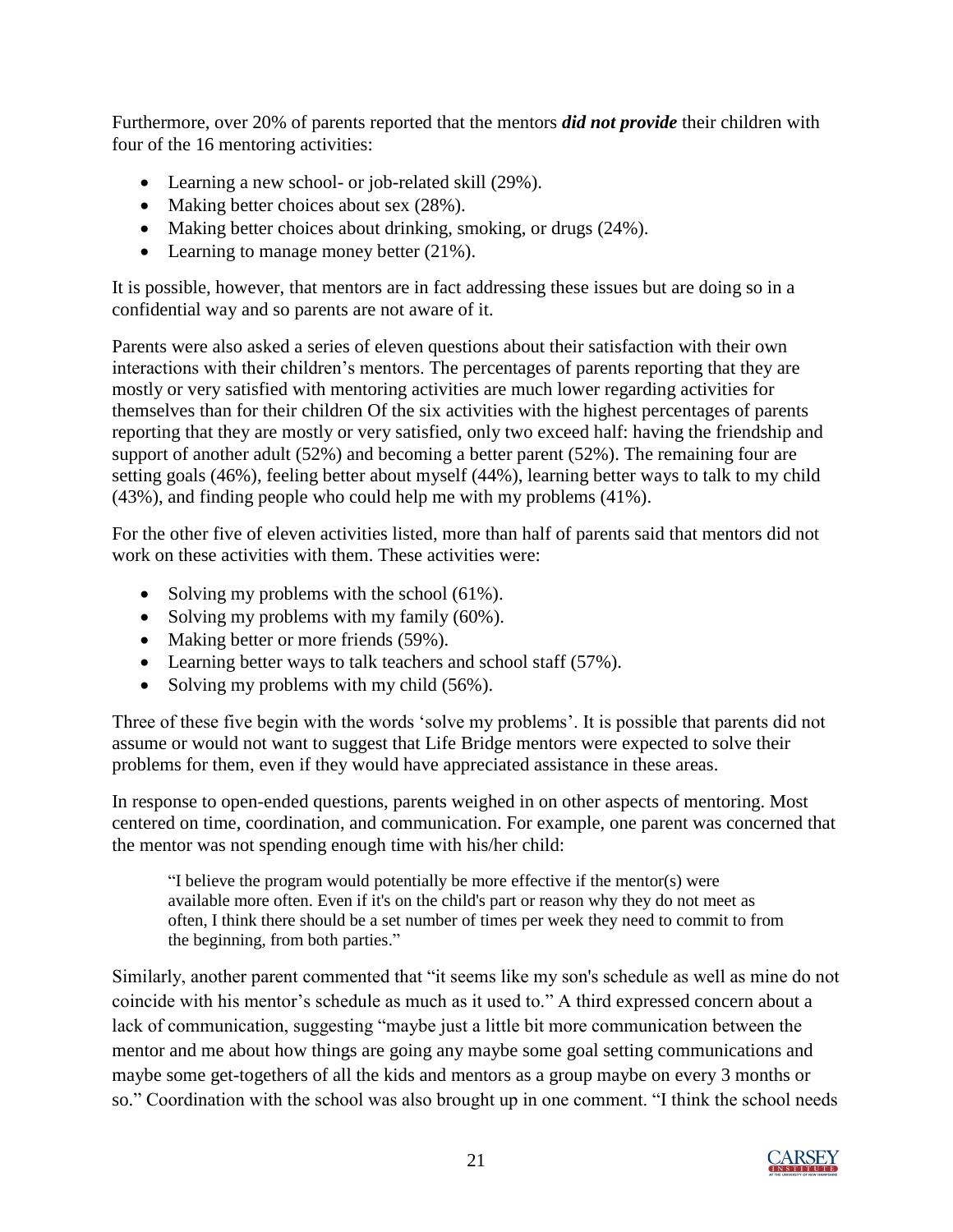to be informed and kept up to date on the children so their teachers may also be able to work with them while knowing their current status."

In general, however, the large majority of parents reported being 'mostly satisfied' or 'very satisfied' with the Life Bridge mentoring program (Figure 12). The percentage of parents reporting that they are mostly or very satisfied with the Life Bridge mentoring program overall is a remarkable 97%, as seen below.





More than half of parents surveyed were "mostly satisfied" or "very satisfied" with all aspects of the program and more than 90% were "mostly satisfied" or "very satisfied" with five particular aspects of the program:

- Life Bridge mentoring program overall (97%).
- Amount of time mentor spends with their child (93%).
- Their child's mentor (93%).
- The program's activities, including mentoring (93%).
- How much the program helps their child (90%).

In the comments below, parents describe what they like most about Life Bridge mentoring. This is only a selection of many positive comments.

"My daughter enjoys spending time with her mentor. Its help her to try new things. She seems to have become more confident in herself by the positive feedback from her mentor."

"Overall it is just a…great program. It has given my child a very positive role model and someone she can talk to and trust and great guidance. She really enjoys spending time with her mentor and gives her a chance to experience a lot of great things she otherwise wouldn't be able to. It also helps her gain more great selfesteem/confidence…which was lacking."

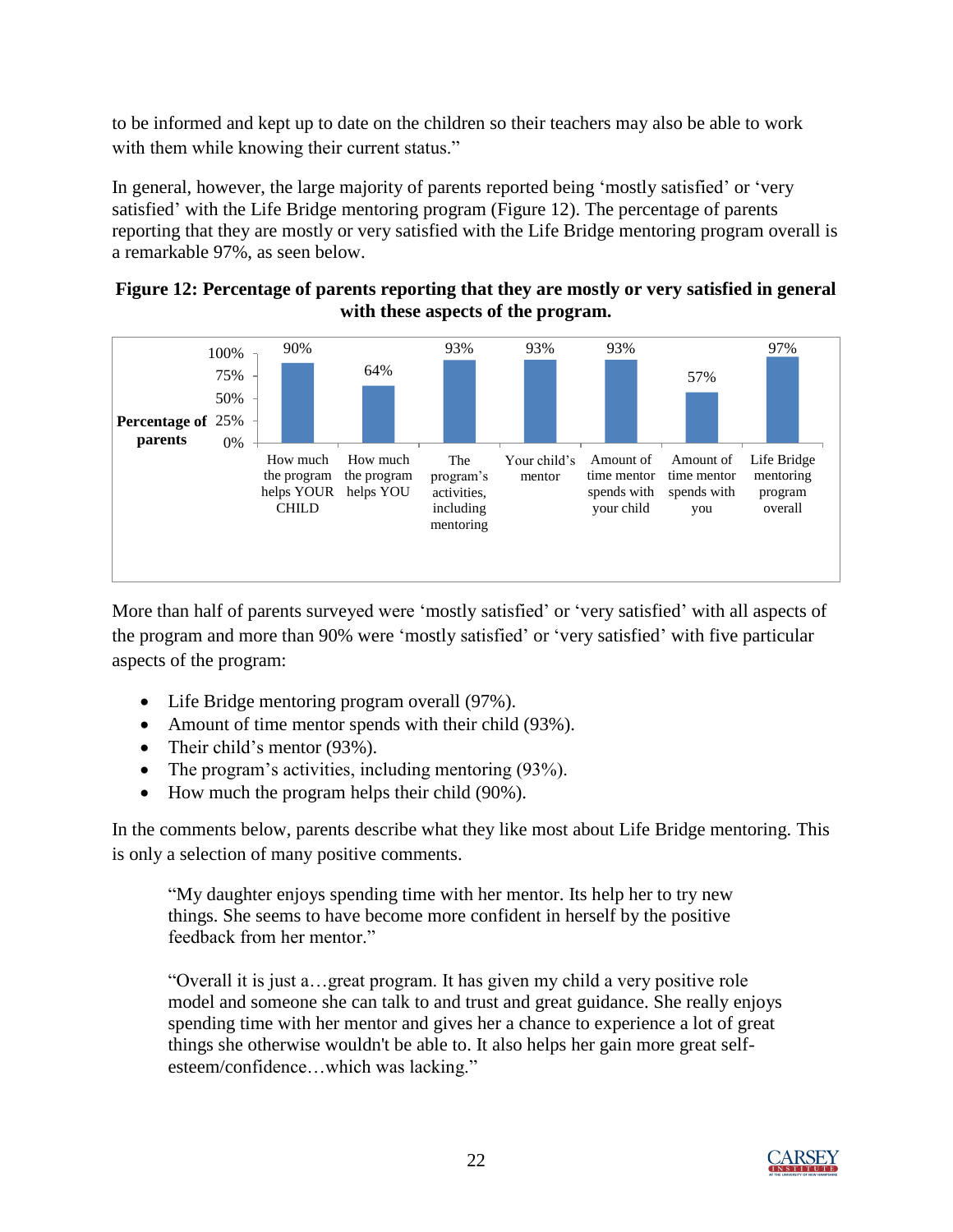"I like that caring adults are there for the children, especially if they have a rough day. My child felt the need to have an adult other than a parent to vent to when she had a tough day. I appreciate the need Life Bridge filled to help her from going down a destructive path."

"My son's mentor is committed, patient, flexible & kind. He has motivated my son to participate in life through fishing, hiking &just hanging out - things my son refused to do with me. He has opened doors to new opportunities - my son will attend camp this summer! Also love the group activities!"

"I can feel good about the outings and activities they have together - I trust the adults and I don't worry. My daughter's mentor means a lot to her, She's someone to talk to (a neutral party) about friend, home life, etc. Teenagers need someone to talk with who won't judge. Her mentor is a very good role model."

"It provides hope to help me help my son through issues at his age and helps me to help him in the right direction –with their help. A lot of the men have gone through (when growing up) what I go through with my son. This way they can see the situations – with experience to help."

"The program has helped my son grow stronger emotionally through this program. At the beginning, I gave him a choice of counseling or this program. His choice of Life Bridge was the best. He's getting more emotional support than he would have gotten through traditional counseling."

"Mentors set a good example by the lives they lead outside of mentoring. My son's mentor is committed to his job, Family and church. His positive attitude  $\&$ morals are adopted by my son - helping to shape his identity. My son's mentor is awesome! My goal is to give back to LB I can't thank you enough for all you do!"

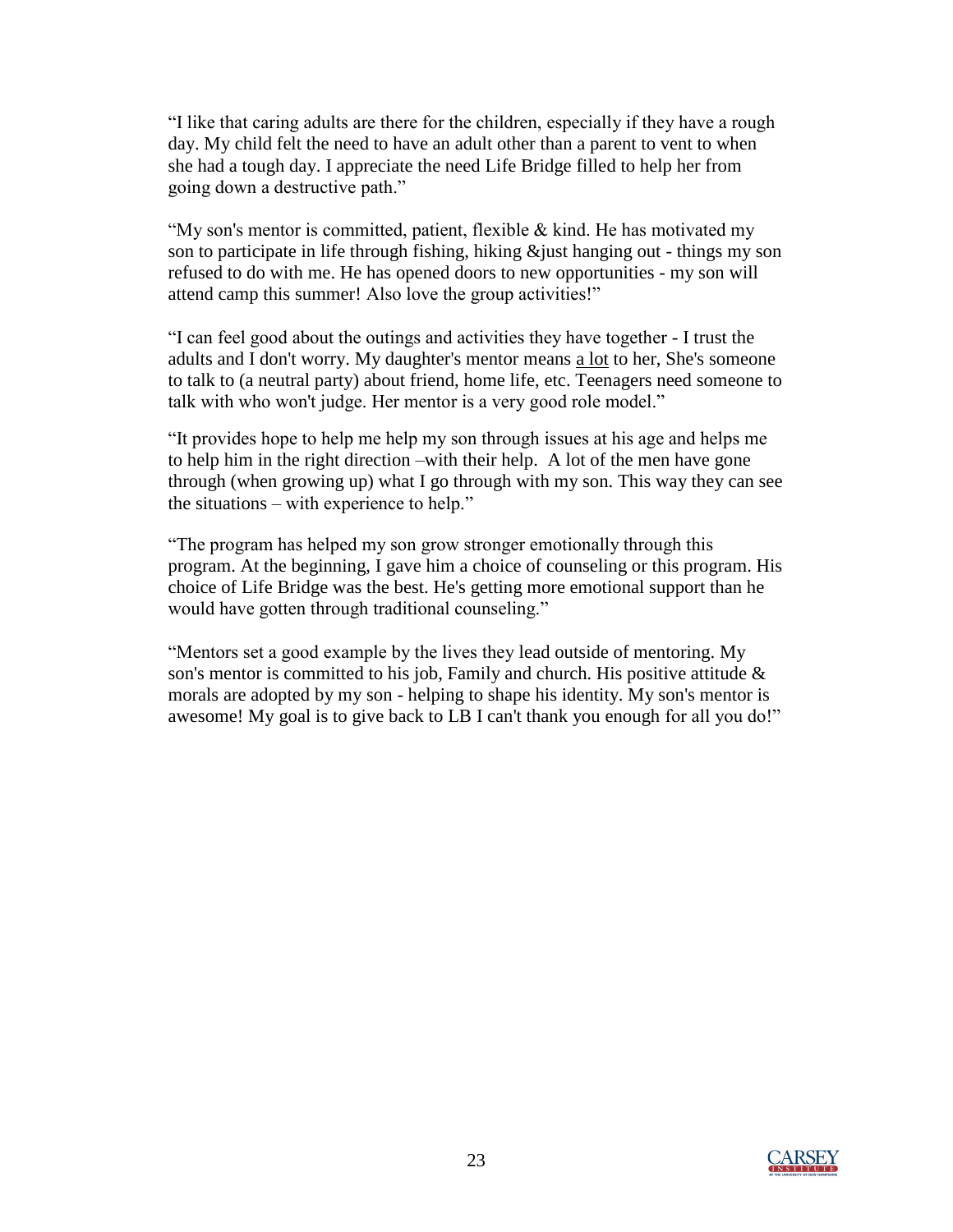### <span id="page-23-0"></span>**CONCLUSION**

According to their parents and staff at their schools, Life Bridge mentees are making gains in a number of academic and behavioral areas, although the data available from academic records could not confirm these improvements. In all four areas included in the staff survey, academic performance, engagement in activities, engagement with others, and health and behavior, there were substantial improvements among mentees. The biggest improvement – 33% - was found in mentees' ability to handle stress. This is an important finding as youth experiencing high levels of stress typically struggle with other concurrent problems such as substance abuse and disengagement from their communities.

Another positive finding is that parents are in general satisfied with the one-to-one mentoring services provided by Life Bridge and with the outcomes they have observed so far, and 97% are satisfied with the program overall. Parents specifically noted the importance of male role models for their sons in the parent survey, commenting "I like that my son has a male role model who teaches him to be respectful and to listen," "male companionship for my son has helped him immensely," and "my child has an adult male to bond with since his father passed away."

It appears that working with parents to improve mentees' home lives is a goal that is currently in progress but has not yet become an integral part of Life Bridge service delivery. Having a positive role model may in some ways buffer the effects of the troubled home. However, mentors have an opportunity through their work with Life Bridge to support parents in encouraging their children"s academic and personal success and it appears that perhaps the possibilities for this aspect of Life Bridge services are just beginning to emerge. If working with parents is intended to become a unique strength of the Life Bridge mentoring program compared with other mentoring programs that focus only on students, more time and resources may need to be devoted to parent-centered activities and volunteer training for these activities. Currently, Life Bridge is planning to institute direct mentorship services for parents, rather than simply extending youth mentorship to parents. This new strategy is in response to feedback from mentors that the level of need among parents is high and the mentors have insufficient time during the provision of services to youth to meet parents' needs as well.

Looking back to program entry, it is important to note that parents biggest concerns about enrollment were leaving their children alone with adults they did not know and that the program would cost them money they could not afford. The majority of the parents heard about the program through word of mouth including half from Life Bridge mentors, and many of these parents' concerns diminished once they experienced the program firsthand. However, it is likely that parents who never end up contacting Life Bridge share these concerns to the extent that they do not choose to allow their children to participate. This suggests that the "messaging" for Life Bridge could be improved. Who are the mentors? What are their backgrounds? How are they selected by Life Bridge? How are they matched with mentees? Is there a fee for participation? Life Bridge mentors may want to consider pre-emptively responding to these questions when they interact with the community if they are not already doing so. That said, parents were no longer concerned at all about leaving their children alone with Life Bridge mentors by the time of the survey, and that is a testament to their trust in Life Bridge and its volunteers.

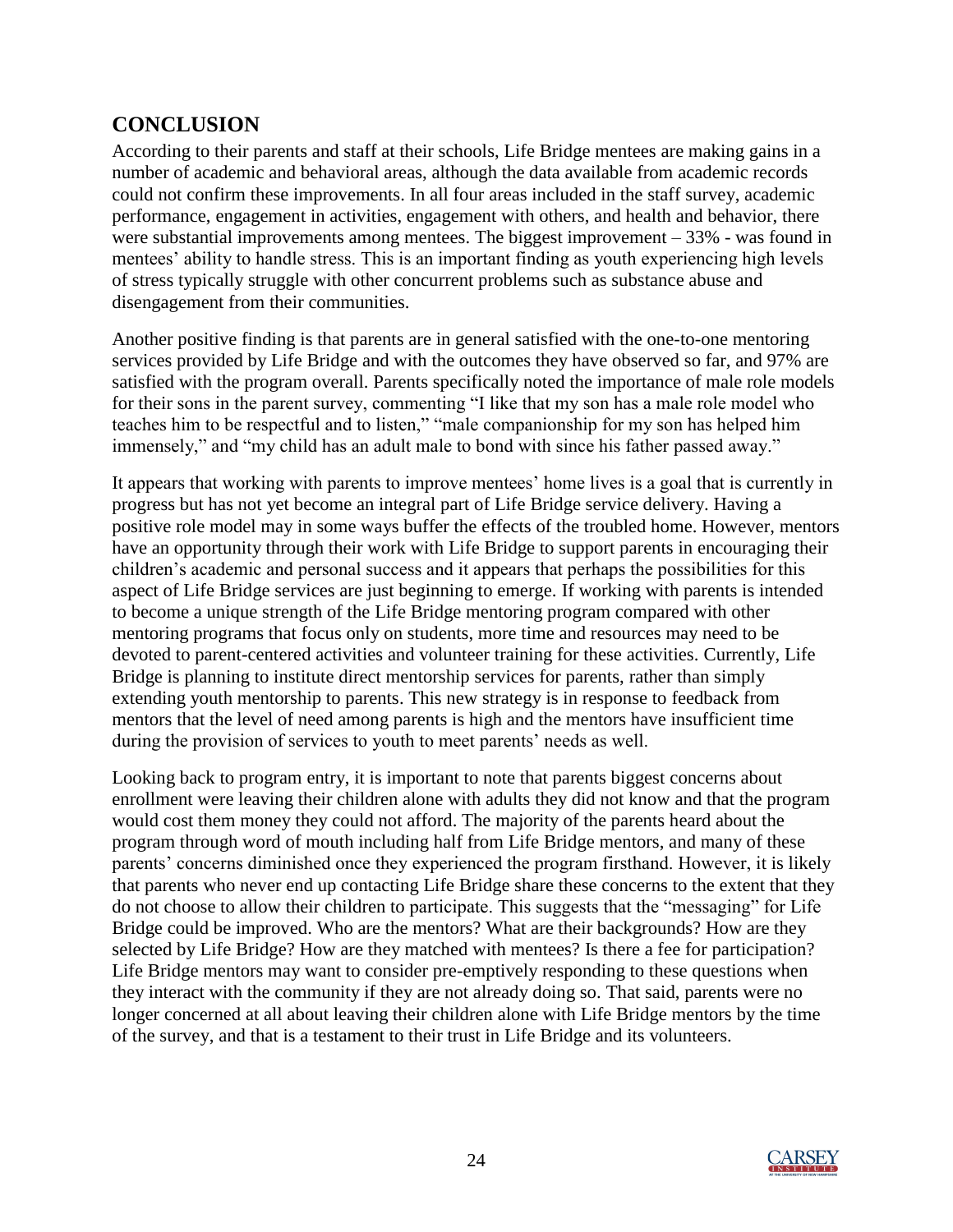As Life Bridge continues to provide youth mentoring and to evaluate the effectiveness of its efforts, centralized record-keeping will be an invaluable tool. A more functional database system and consistent data entry by all staff and volunteers should be implemented as soon as possible. For example, if student grades were collected at enrollment and tracked over time, improvement in academic performance could be demonstrated. Particularly in programs for which the most important work is done in the field it is important to coordinate record-keeping so that administrators and funders have access to reports based on reliable data about program activities and their effect on the target population. At the time of reporting, plans are underway at Life Bridge to implement a new database system designed specifically for mentoring programs that would incorporate this type of longitudinal tracking. Putting systems in place to coordinate sharing of records with the schools and implementing staff procedures for data entry now will support ongoing monitoring and evaluation to inform administrative decision-making, secure future funding, and promote the program to the public.

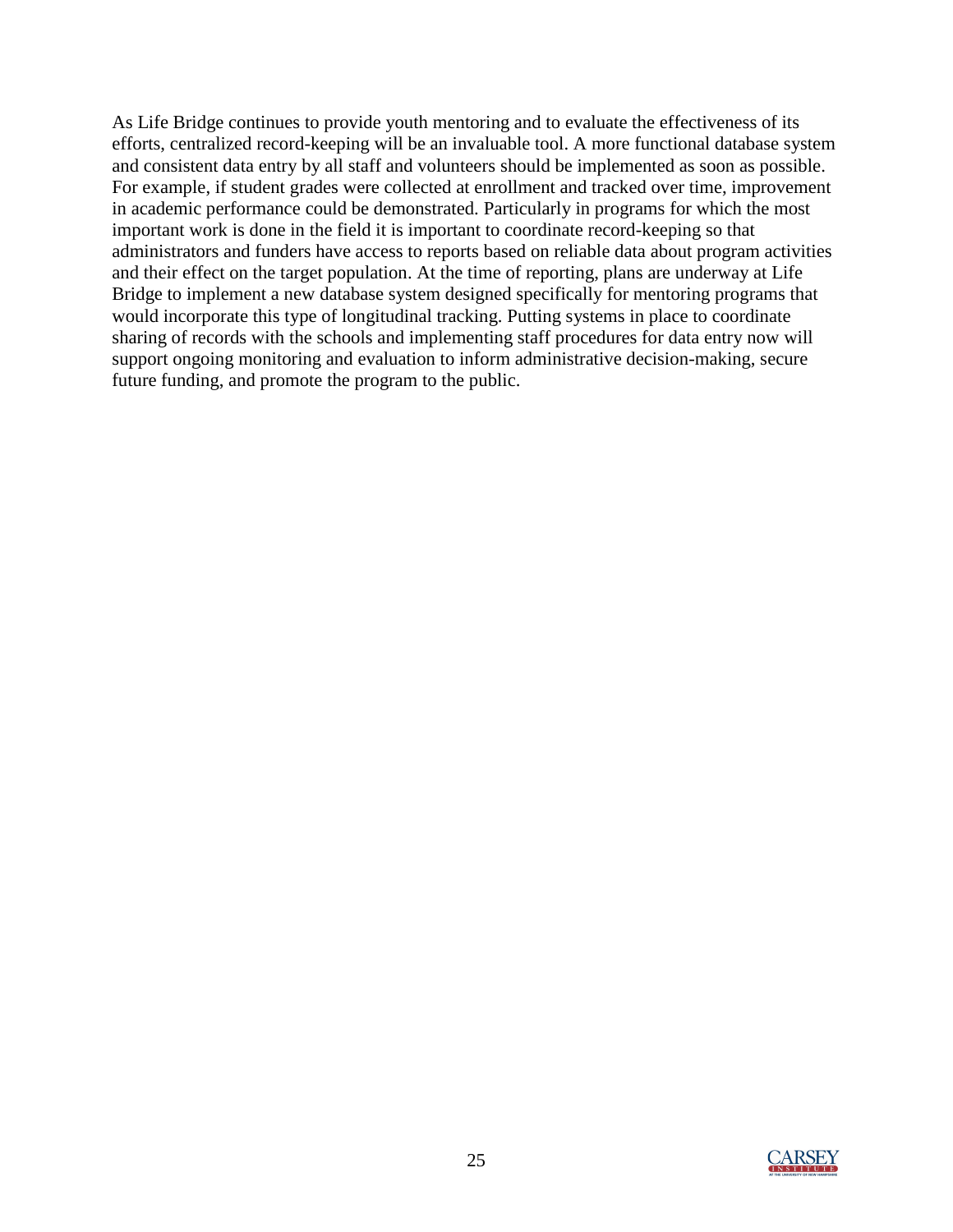### <span id="page-25-0"></span>**Appendix A: Tables of Quantitative Survey Responses and Significant Test Results**

#### <span id="page-25-1"></span>**Parent Survey**

#### **Q1: Who first talked to you about having your child work with a Mentor? (Check all that apply.)**

| A Life Bridge Mentor        | 16           | 50.0%  |
|-----------------------------|--------------|--------|
| A school guidance counselor |              | 10.7%  |
| A school teacher or coach   |              | 3.6%   |
| Other                       | 12           | 42.9%  |
| TOTAL                       | $32^{\circ}$ | 114.3% |

Other: Life Bridge staff/administrator (4), church (3), from child (3), area director, a friend.

#### **Q2: When you first learned about the Life Bridge Mentoring Program, how important were the following aspects of the program?**

| Life Bridge offered my<br>child a chance to:             |             | <b>Very</b><br>important |       | <b>Somewhat</b><br>important |       | Not important    |       | Don't<br>know/NA |       |
|----------------------------------------------------------|-------------|--------------------------|-------|------------------------------|-------|------------------|-------|------------------|-------|
|                                                          | $\mathbf n$ |                          |       |                              |       |                  |       |                  |       |
| Set goals                                                | 28          | 21                       | 75.0% | 7                            | 25.0% | $\boldsymbol{0}$ | 0.0%  | $\boldsymbol{0}$ | 0.0%  |
| Improve school grades                                    | 28          | 21                       | 75.0% | 5                            | 17.9% | $\mathbf{0}$     | 0.0%  | $\overline{2}$   | 7.1%  |
| Learn a new school or job-<br>related skill              | 29          | 12                       | 41.4% | 11                           | 37.9% | 3                | 10.3% | $\overline{3}$   | 10.3% |
| Learn to manage money<br>better                          | 28          | 11                       | 39.3% | 10                           | 35.7% | 5                | 17.9% | $\overline{2}$   | 7.1%  |
| Learn a new hobby                                        | 29          | 12                       | 41.4% | 14                           | 48.3% | $\overline{2}$   | 6.9%  | $\mathbf{1}$     | 3.4%  |
| Play more games or sports                                | 28          | 8                        | 28.6% | 14                           | 50.0% | $\overline{2}$   | 7.1%  | $\overline{4}$   | 14.3% |
| Go hiking and get outdoors<br>more                       | 29          | 18                       | 62.1% | 10                           | 34.5% | $\mathbf{1}$     | 3.4%  | $\boldsymbol{0}$ | 0.0%  |
| Improve his/her attitudes<br>and behavior in school      | 29          | 21                       | 72.4% | 6                            | 20.7% | $\overline{0}$   | 0.0%  | $\overline{2}$   | 6.9%  |
| Feel better about<br>him/herself                         | 29          | 27                       | 93.1% | $\overline{2}$               | 6.9%  | $\mathbf{0}$     | 0.0%  | $\boldsymbol{0}$ | 0.0%  |
| Make better or more friends                              | 29          | 22                       | 75.9% | $\tau$                       | 24.1% | $\overline{0}$   | 0.0%  | $\overline{0}$   | 0.0%  |
| Have friendship and support<br>of another adult          | 29          | 27                       | 93.1% | $\overline{2}$               | 6.9%  | $\overline{0}$   | 0.0%  | $\overline{0}$   | 0.0%  |
| Improve his/her attitudes<br>and behavior at home        | 29          | 19                       | 65.5% | 8                            | 27.6% | $\overline{2}$   | 6.9%  | $\boldsymbol{0}$ | 0.0%  |
| Make better choices about<br>drinking, smoking, or drugs | 27          | 15                       | 55.6% | $\overline{4}$               | 14.8% | $\overline{0}$   | 0.0%  | 8                | 29.6% |
| Make better choices about<br>sex                         | 28          | 17                       | 60.7% | $\overline{2}$               | 7.1%  | $\overline{0}$   | 0.0%  | 9                | 32.1% |

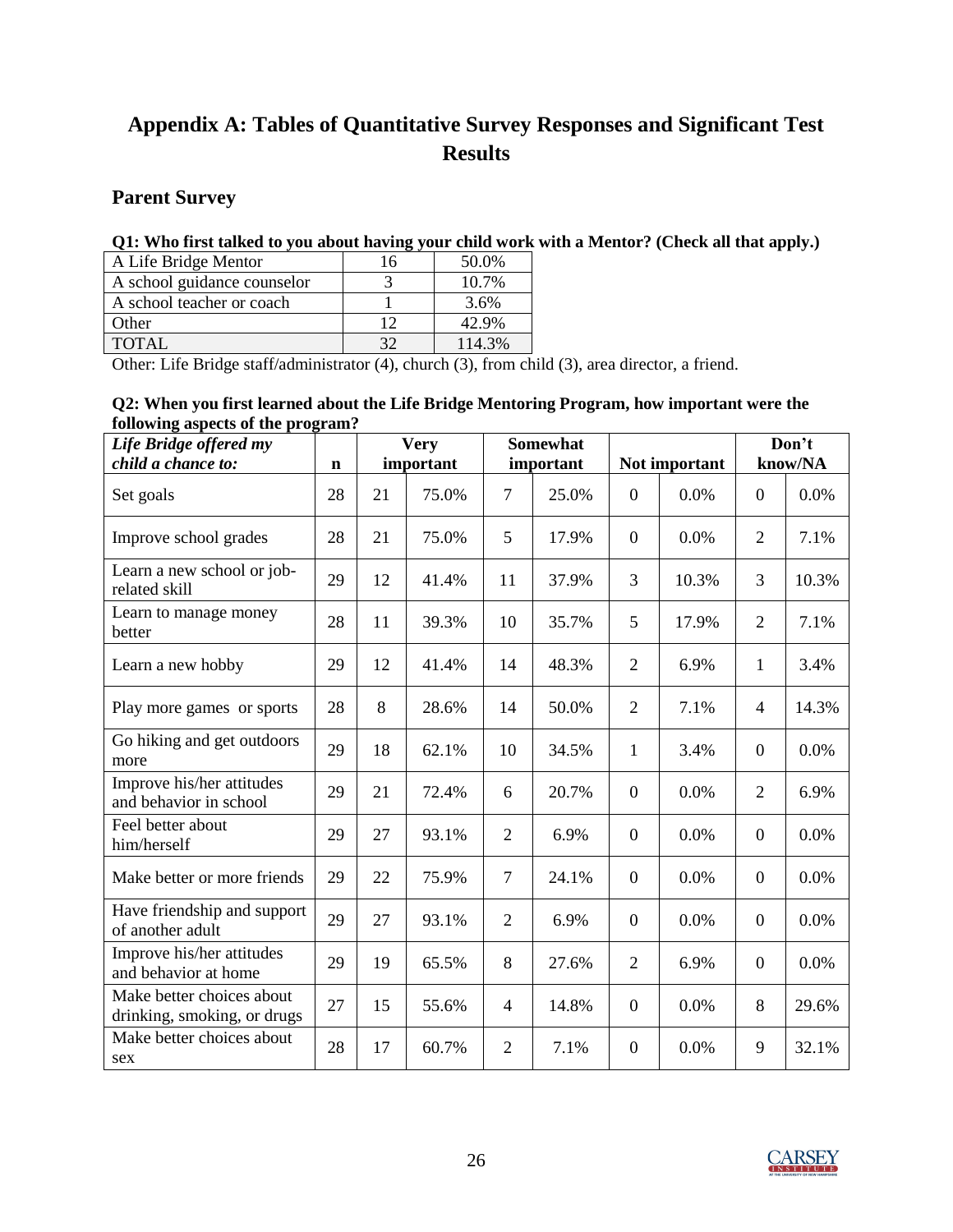| The program would:                                                          |    |                | <b>Very</b> |                | <b>Somewhat</b> | Not concerned |        | Don't          |         |
|-----------------------------------------------------------------------------|----|----------------|-------------|----------------|-----------------|---------------|--------|----------------|---------|
|                                                                             | n  |                | concerned   |                | concerned       |               | at all |                | know/NA |
| Cause my child to be<br>singled out or made fun of                          | 28 | $\overline{2}$ | 7.1%        | $\overline{2}$ | 7.1%            | 23            | 82.1%  | 1              | 3.6%    |
| Take too much of my time                                                    | 29 | $\Omega$       | 0.0%        | $\overline{2}$ | 6.9%            | 26            | 89.7%  | 1              | 3.4%    |
| Not help my child                                                           | 29 | 2              | 6.9%        | 5              | 17.2%           | 22            | 75.9%  | $\theta$       | 0.0%    |
| Expose my child to children<br>that are a bad influence                     | 29 | $\overline{2}$ | 6.9%        | $\overline{4}$ | 13.8%           | 22            | 75.9%  | 1              | 3.4%    |
| Teach my child about<br>religious or other ideas that<br>I don't believe in | 29 | $\overline{2}$ | 6.9%        | $\overline{4}$ | 13.8%           | 22            | 75.9%  | 1              | 3.4%    |
| Leave my child alone with<br>an adult I don't know                          | 29 | 3              | 10.3%       | 9              | 31.0%           | 17            | 58.6%  | $\theta$       | 0.0%    |
| Cost me money that I can't<br>afford                                        | 29 | $\overline{2}$ | 6.9%        | 9              | 31.0%           | 16            | 55.2%  | $\overline{2}$ | 6.9%    |

**Q3: When you FIRST learned about the Life Bridge Mentoring Program, how concerned were you about the following aspects of the program?**

#### **Q4: About when did your child first start working one-to-one with a Life Bridge Mentor?**

- Ranged from March 2009 to May 2011, with a median of August  $2010^{17}$
- Months in the program ranged from 5 to 31 with a mean of 17

 $\overline{\phantom{a}}$ 

| Q5: SINCE your child has been working one-to-one with a Life Bridge Mentor, how concerned are |  |
|-----------------------------------------------------------------------------------------------|--|
| you NOW about the following aspects of the program?                                           |  |

| The program will:                                                           | o …r        |                | <b>Very</b> |                | <b>Somewhat</b> | Not concerned |        | Don't          |         |
|-----------------------------------------------------------------------------|-------------|----------------|-------------|----------------|-----------------|---------------|--------|----------------|---------|
|                                                                             | $\mathbf n$ |                | concerned   |                | concerned       |               | at all |                | know/NA |
| Cause my child to be<br>singled out or made fun of                          | 29          | $\overline{0}$ | 0.0%        | $\mathbf{0}$   | 0.0%            | 28            | 96.6%  | 1              | 3.4%    |
| Take too much of my time                                                    | 29          | $\overline{0}$ | 0.0%        | $\mathbf{1}$   | 3.4%            | 27            | 93.1%  | $\mathbf{1}$   | 3.4%    |
| Not help my child                                                           | 29          | $\overline{0}$ | 0.0%        | 3              | 10.3%           | 26            | 89.7%  | $\overline{0}$ | 0.0%    |
| Expose my child to children<br>that are a bad influence                     | 29          | $\Omega$       | 0.0%        | $\mathbf{1}$   | 3.4%            | 27            | 93.1%  | 1              | 3.4%    |
| Teach my child about<br>religious or other ideas that<br>I don't believe in | 29          | $\Omega$       | 0.0%        | $\theta$       | 0.0%            | 28            | 96.6%  | 1              | 3.4%    |
| Leave my child alone with<br>an adult I don't know                          | 29          | $\Omega$       | 0.0%        | $\overline{0}$ | 0.0%            | 29            | 100.0% | $\overline{0}$ | 0.0%    |
| Cost me money that I can't<br>afford                                        | 29          | $\overline{0}$ | 0.0%        | 5              | 17.2%           | 22            | 75.9%  | $\overline{2}$ | 6.9%    |

 $17$  When only a year was provided by the participant, the month was entered as September (start of the academic year).

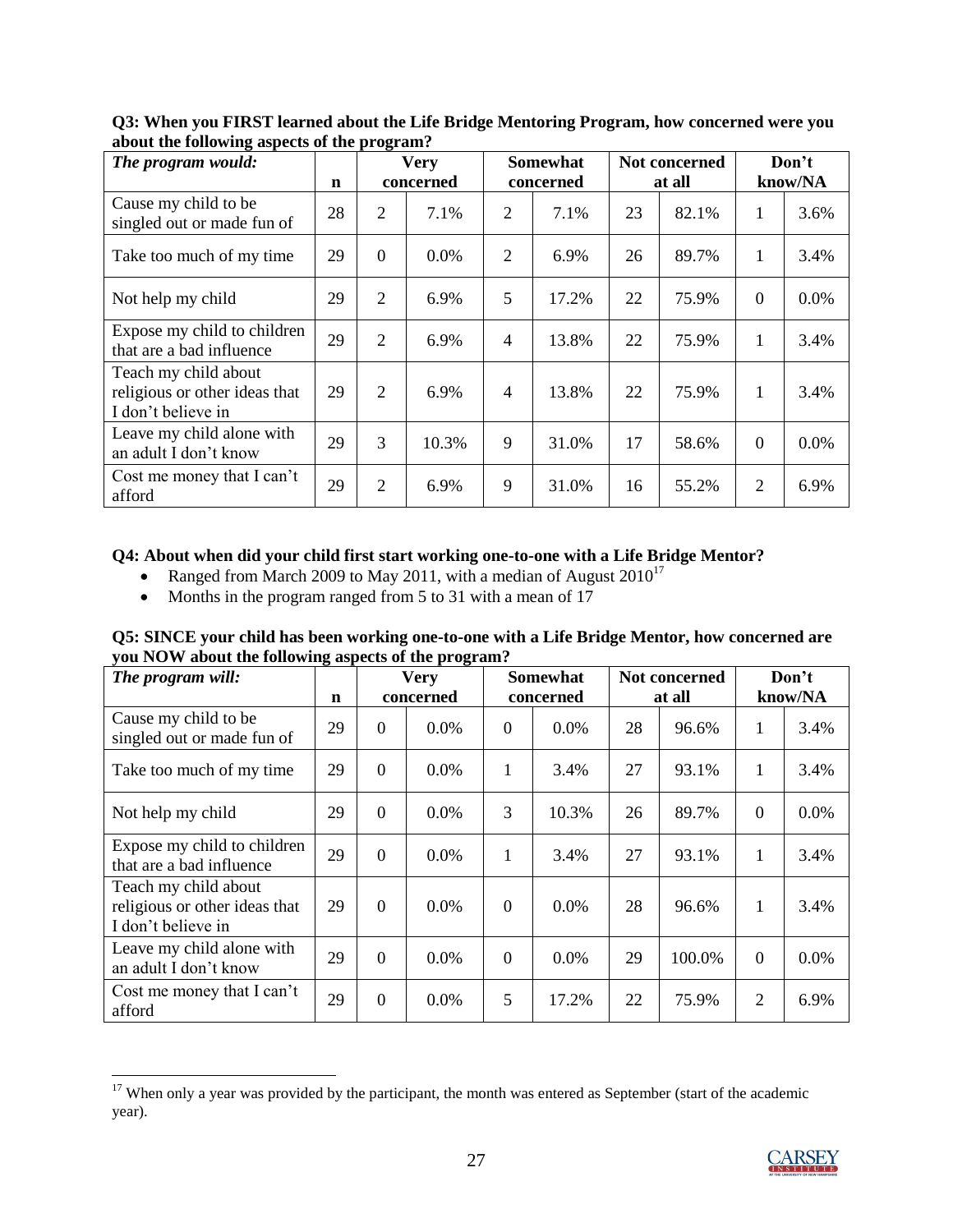|                                       |             | At first    |           | <b>Current</b> |           |            |       |               |
|---------------------------------------|-------------|-------------|-----------|----------------|-----------|------------|-------|---------------|
|                                       | $\mathbf n$ | <b>Mean</b> | <b>SD</b> | <b>Mean</b>    | <b>SD</b> |            | p     | <b>Effect</b> |
|                                       |             |             |           |                |           | statistic# | value | size#         |
| *Not help my child                    | 29          | 1.31        | 0.60      | 1.10           | 0.31      | $-2.121$   | .034  | 0.440         |
|                                       |             |             |           |                |           |            |       | (small)       |
| *Expose my child to children that are | 28          | 1.29        | 0.60      | 1.04           | 0.19      | $-2.070$   | .038  | 0.561         |
| a bad influence                       |             |             |           |                |           |            |       | (medium)      |
| *Teach my child about religious or    | 28          | 1.29        | 0.60      | 1.00           | 0.00      |            |       | .684          |
| other ideas I don't believe in        |             |             |           |                |           | $-2.271$   | .023  | (medium)      |
| **Leave my child alone with an adult  |             |             |           |                |           |            |       | 1.066         |
| I don't know                          | 29          | 1.52        | 0.69      | 1.00           | 0.00      | $-3.217$   | .001  | (large)       |
|                                       |             |             |           |                |           |            |       | 0.543         |
| *Cost me money that I can't afford    | 27          | 1.48        | 0.64      | 1.19           | 0.40      | $-2.530$   | .011  | (medium)      |

**Q3-Q5: When you first learned about Life Bridge Mentoring Program, how concerned were you about the following aspects of the program? How concerned are you now?**

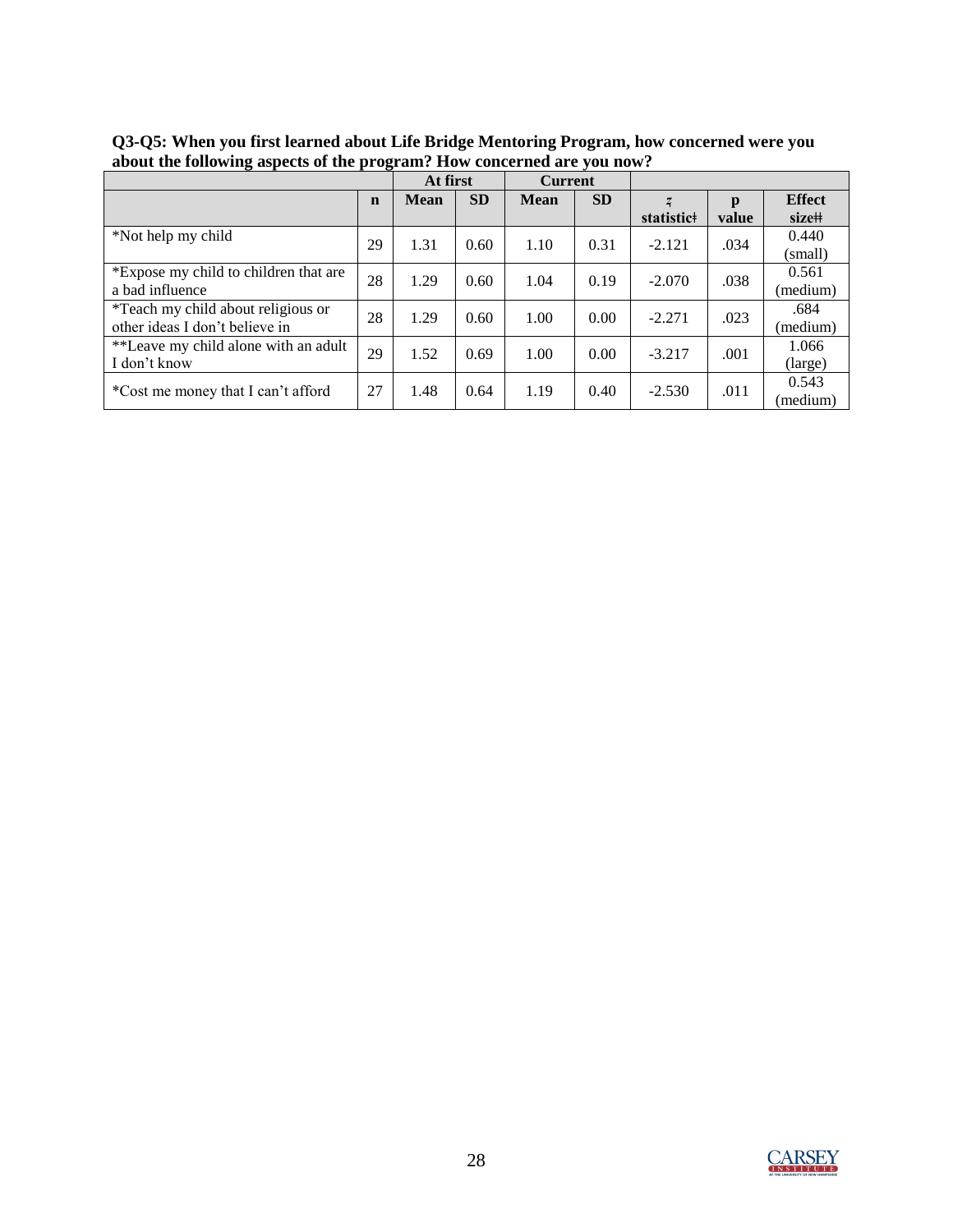**Q7: SINCE your child has been working one-to-one with a Life Bridge Mentor, how satisfied are you with the way the Life Bridge Mentor has worked with YOUR CHILD?**

| The Life Bridge Mentor<br>has worked with my<br>child to:   | $\mathbf n$ |    | <b>Very</b><br>satisfied |                | <b>Mostly</b><br>satisfied |                          | A little<br>satisfied |                  | <b>Not</b><br>satisfied |                  | <b>Mentor</b> did<br>not do this |
|-------------------------------------------------------------|-------------|----|--------------------------|----------------|----------------------------|--------------------------|-----------------------|------------------|-------------------------|------------------|----------------------------------|
| Set goals                                                   | 28          | 12 | 42.9%                    | 12             | 42.9%                      | $\overline{2}$           | 7.1%                  | $\overline{0}$   | 0.0%                    | $\overline{2}$   | 7.1%                             |
| Improve school grades                                       | 28          | 9  | 32.1%                    | 11             | 39.3%                      | 3                        | 10.7%                 | $\overline{0}$   | 0.0%                    | 5                | 17.9%                            |
| Learn a new school or<br>job-related skill                  | 28          | 5  | 17.9%                    | 13             | 46.4%                      | 1                        | 3.6%                  | $\mathbf{1}$     | 3.6%                    | 8                | 28.6%                            |
| Learn to manage money<br>better                             | 28          | 6  | 21.4%                    | 10             | 35.7%                      | 6                        | 21.4%                 | $\boldsymbol{0}$ | 0.0%                    | 6                | 21.4%                            |
| Learn a new hobby                                           | 27          | 13 | 48.1%                    | $\overline{7}$ | 25.9%                      | $\overline{4}$           | 14.8%                 | $\overline{0}$   | 0.0%                    | 3                | 11.1%                            |
| Play more games or<br>sports                                | 28          | 9  | 32.1%                    | 11             | 39.3%                      | $\overline{\mathcal{A}}$ | 14.3%                 | 1                | 3.6%                    | 3                | 10.7%                            |
| Go hiking and get<br>outdoors more                          | 29          | 16 | 55.2%                    | 8              | 27.6%                      | $\overline{\mathcal{A}}$ | 13.8%                 | $\overline{0}$   | 0.0%                    | 1                | 3.4%                             |
| Improve his/her attitudes<br>in school                      | 28          | 16 | 57.1%                    | $\overline{7}$ | 25.0%                      | $\overline{2}$           | 7.1%                  | $\overline{2}$   | 7.1%                    | 1                | 3.6%                             |
| Improve his/her behavior<br>in school                       | 28          | 13 | 46.4%                    | 9              | 32.1%                      | $\overline{2}$           | 7.1%                  | 1                | 3.6%                    | 3                | 10.7%                            |
| Feel better about<br>him/herself                            | 28          | 19 | 67.9%                    | 5              | 17.9%                      | $\overline{2}$           | 7.1%                  | $\overline{2}$   | 7.1%                    | $\boldsymbol{0}$ | 0.0%                             |
| Make better or more<br>friends                              | 27          | 11 | 40.7%                    | 11             | 40.7%                      | 3                        | 11.1%                 | $\overline{2}$   | 7.4%                    | $\boldsymbol{0}$ | 0.0%                             |
| Have friendship and<br>support of another adult             | 28          | 23 | 82.1%                    | $\overline{4}$ | 14.3%                      | 1                        | 3.6%                  | $\boldsymbol{0}$ | 0.0%                    | $\overline{0}$   | 0.0%                             |
| Improve attitudes at<br>home                                | 28          | 12 | 42.9%                    | 9              | 32.1%                      | 5                        | 17.9%                 | $\overline{2}$   | 7.1%                    | $\boldsymbol{0}$ | 0.0%                             |
| Improve behaviors at<br>home                                | 28          | 11 | 39.3%                    | 10             | 35.7%                      | 5                        | 17.9%                 | $\overline{2}$   | 7.1%                    | $\boldsymbol{0}$ | 0.0%                             |
| Make better choices<br>about drinking, smoking,<br>or drugs | 25          | 13 | 52.0%                    | 3              | 12.0%                      | 3                        | 12.0%                 | $\overline{0}$   | 0.0%                    | 6                | 24.0%                            |
| Make better choices<br>about sex                            | 25          | 11 | 44.0%                    | 5              | 20.0%                      | $\overline{2}$           | 8.0%                  | $\boldsymbol{0}$ | 0.0%                    | $\overline{7}$   | 28.0%                            |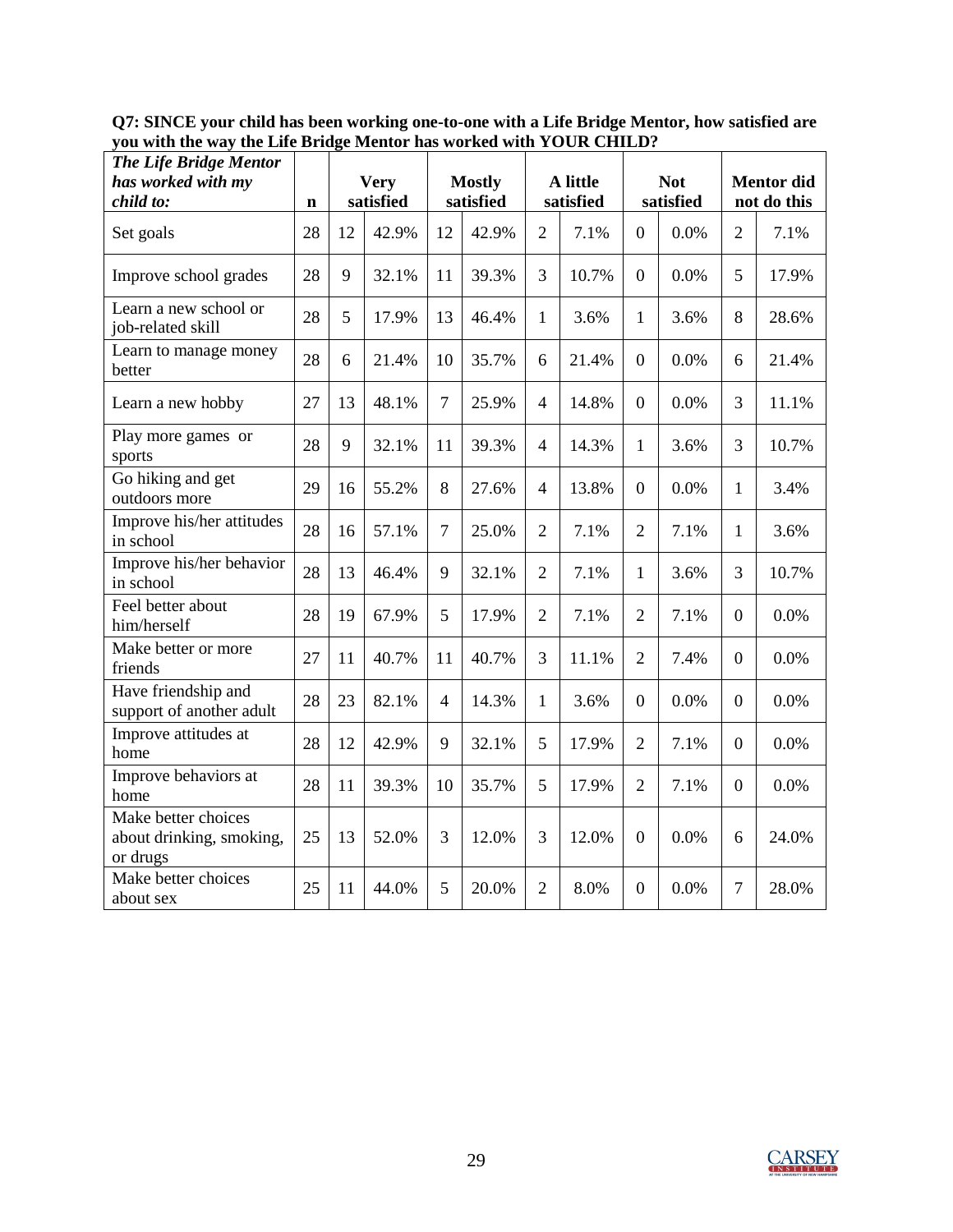| The Life Bridge Mentor<br>has worked with me to:      | $\mathbf n$ |                | <b>Very</b><br>satisfied |                | <b>Mostly</b><br>satisfied |                | A little<br>satisfied |                | <b>Not</b><br>satisfied |    | <b>Mentor</b> did<br>not do this |
|-------------------------------------------------------|-------------|----------------|--------------------------|----------------|----------------------------|----------------|-----------------------|----------------|-------------------------|----|----------------------------------|
| Set goals                                             | 28          | 6              | 21.4%                    | $\overline{7}$ | 25.0%                      | 4              | 14.3%                 | $\Omega$       | 0.0%                    | 11 | 39.3%                            |
| Learn better ways to talk<br>to teachers/school staff | 28          | $\overline{4}$ | 14.3%                    | 3              | 10.7%                      | 5              | 17.9%                 | $\theta$       | 0.0%                    | 16 | 57.1%                            |
| Learn better ways to talk<br>to my child              | 28          | 6              | 21.4%                    | 6              | 21.4%                      | 5              | 17.9%                 | $\theta$       | 0.0%                    | 11 | 39.3%                            |
| Solve my problems with<br>the school                  | 28          | $\overline{4}$ | 14.3%                    | $\overline{2}$ | 7.1%                       | 5              | 17.9%                 | $\theta$       | 0.0%                    | 17 | 60.7%                            |
| Solve my problems with<br>my child                    | 27          | 5              | 18.5%                    | 5              | 18.5%                      | 1              | 3.7%                  | 1              | 3.7%                    | 15 | 55.6%                            |
| Solve my problems with<br>my family                   | 25          | $\overline{4}$ | 16.0%                    | $\overline{2}$ | 8.0%                       | 3              | 12.0%                 | 1              | 4.0%                    | 15 | 60.0%                            |
| Find people who could<br>help me with my<br>problems  | 27          | 5              | 18.5%                    | 6              | 22.2%                      | 3              | 11.1%                 | $\mathbf{1}$   | 3.7%                    | 12 | 44.4%                            |
| Feel better about myself                              | 27          | 6              | 22.2%                    | 6              | 22.2%                      | 4              | 14.8%                 | $\overline{0}$ | 0.0%                    | 11 | 40.7%                            |
| Make better or more<br>friends                        | 27          | $\overline{4}$ | 14.8%                    | 3              | 11.1%                      | 3              | 11.1%                 | $\mathbf{1}$   | 3.7%                    | 16 | 59.3%                            |
| Have friendship and<br>support of another adult       | 27          | 10             | 37.0%                    | 4              | 14.8%                      | $\overline{4}$ | 14.8%                 | $\overline{0}$ | 0.0%                    | 9  | 33.3%                            |
| Become a better parent                                | 27          | 6              | 22.2%                    | 8              | 29.6%                      | 4              | 14.8%                 | $\theta$       | 0.0%                    | 9  | 33.3%                            |

**Q8: SINCE your child has been working one-to-one with a Life Bridge Mentor, how satisfied are you with the way the Life Bridge Mentor has worked with YOU?**

|          | Q9: OVERALL, how satisfied are you with the following aspects of the Life Bridge Mentoring |  |  |
|----------|--------------------------------------------------------------------------------------------|--|--|
| Program? |                                                                                            |  |  |

| Aspect of the program                            |    |    | <b>Very</b> |                | <b>Mostly</b> |                | A little  |          | <b>Not</b> | Don't    |         |
|--------------------------------------------------|----|----|-------------|----------------|---------------|----------------|-----------|----------|------------|----------|---------|
|                                                  | n  |    | satisfied   |                | satisfied     |                | satisfied |          | satisfied  |          | know/NA |
| How much the program<br>helps YOUR CHILD         | 29 | 22 | 75.9%       | $\overline{4}$ | 13.8%         | 3              | 10.3%     | $\Omega$ | $0.0\%$    | $\Omega$ | 0.0%    |
| How much the program<br>helps YOU                | 28 | 12 | 42.9%       | 6              | 21.4%         | $\overline{2}$ | 7.1%      | $\Omega$ | 0.0%       | 8        | 28.6%   |
| The program's activities,<br>including mentoring | 28 | 20 | 71.4%       | 6              | 21.4%         | 1              | 3.6%      | 1        | 3.6%       | $\Omega$ | 0.0%    |
| Your child's Mentor                              | 29 | 25 | 86.2%       | 2              | 6.9%          | $\overline{2}$ | 6.9%      | $\Omega$ | $0.0\%$    | $\Omega$ | 0.0%    |
| Amount of time Mentor<br>spends with your child  | 29 | 21 | 72.4%       | 7              | 24.1%         | $\Omega$       | $0.0\%$   | 1        | 3.4%       | $\Omega$ | 0.0%    |
| Amount of time mentor<br>spends with you         | 28 | 13 | 46.4%       | 3              | 10.7%         | 3              | 10.7%     | $\Omega$ | $0.0\%$    | 9        | 32.1%   |
| Life Bridge Mentoring<br>Program overall         | 29 | 25 | 86.2%       | 3              | 10.3%         | 1              | 3.4%      | $\Omega$ | $0.0\%$    | $\Omega$ | 0.0%    |

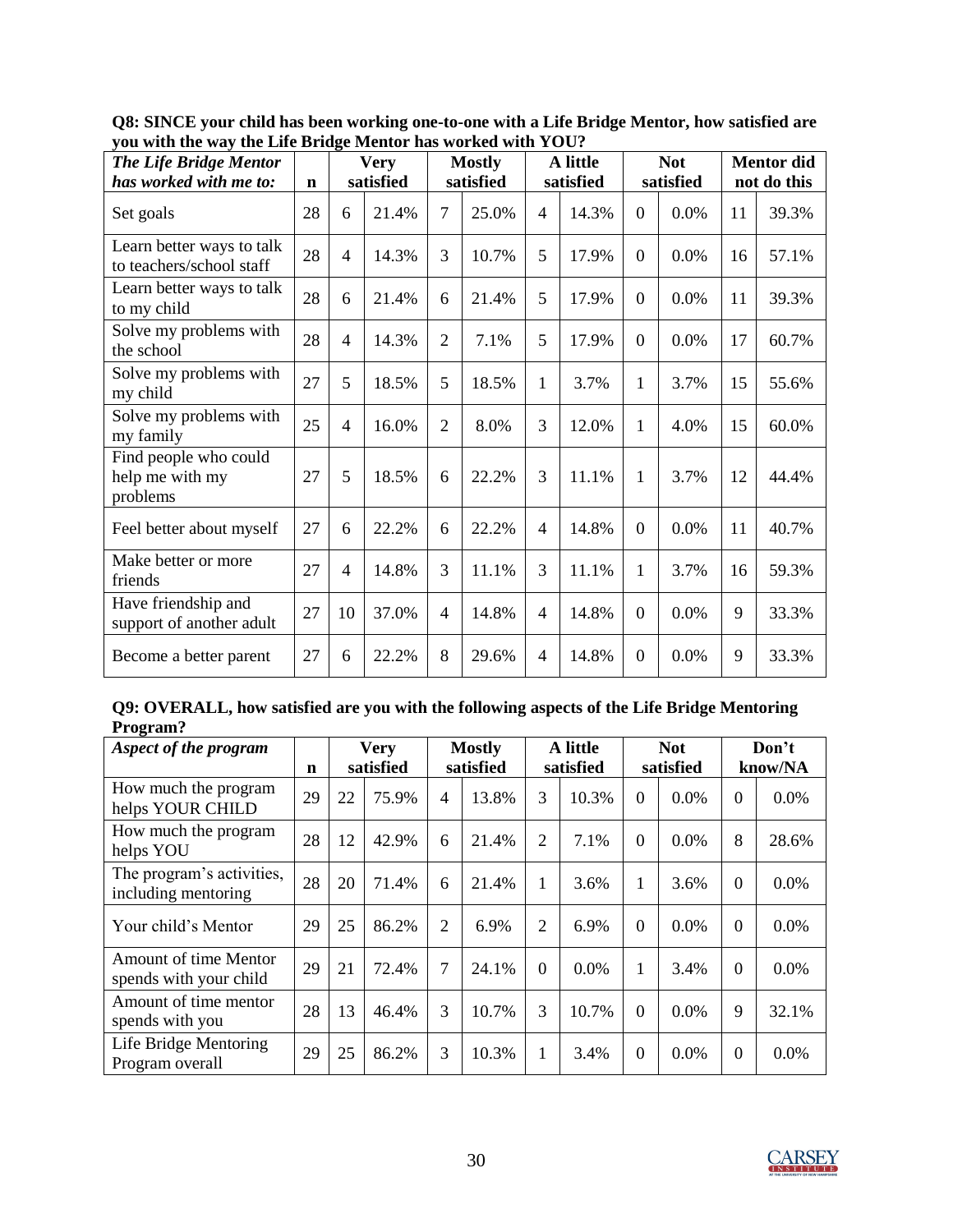#### <span id="page-30-0"></span>**Staff Survey**

 $\overline{\phantom{a}}$ 

**Q3: Have you participated in any Life Bridge Mentoring Program activities or worked with the Life Bridge Mentoring Program staff?**

| 7 ES | 30.6%          |  |
|------|----------------|--|
|      | 6 <sup>o</sup> |  |

**Q4: Before participating in this survey, did you know that this student is participating in the Life Bridge Mentoring program?**

| r es | 55.1%     |
|------|-----------|
|      | 00/<br>70 |

**Q5: Approximately when did you first find out that this student was participating in the Life Bridge Mentoring program?**

• Ranged from September 2009 to November 2011 with a median of October  $2010^{18}$ .

#### **Q6: Approximately when did you first get to know this student?**

- Ranged from September 2009 to November 2011, with a median of October  $2010^{19}$
- Months since staff first got to know students ranged from 1 to 98 with a mean of 28.

<sup>&</sup>lt;sup>19</sup> When only a year was provided by the participant, the month was entered as September (start of the academic year).



<sup>&</sup>lt;sup>18</sup> When only a year was provided by the participant, the month was entered as September (start of the academic year).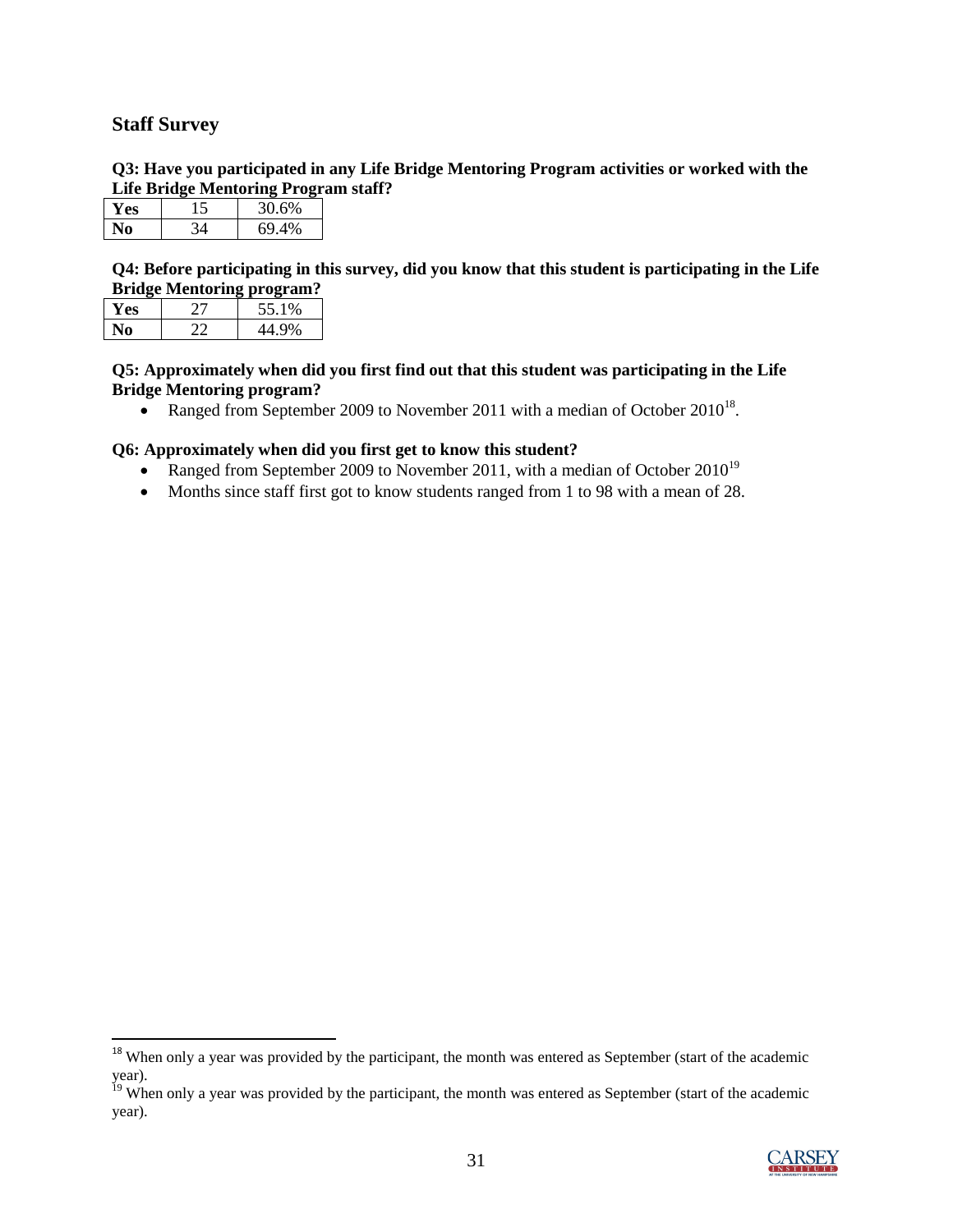| to ms/nci pecis in the following areas at the time when you mist got to know this student.                                   |             | Above or       |         |    |         | <b>Below or</b> |         |                  |         |
|------------------------------------------------------------------------------------------------------------------------------|-------------|----------------|---------|----|---------|-----------------|---------|------------------|---------|
|                                                                                                                              |             | much above     |         |    |         | much below      |         | Don't            |         |
| <b>Area</b><br>Performance in traditional academic                                                                           | $\mathbf n$ |                | average |    | Average |                 | average |                  | know/NA |
| subjects (English, math, science, social<br>studies, languages, etc.)                                                        | 50          | 11             | 22.0%   | 16 | 32.0%   | 19              | 38.0%   | $\overline{4}$   | 8.0%    |
| Performance in visual and performing<br>arts                                                                                 | 50          | 10             | 20.0%   | 14 | 28.0%   | 13              | 26.0%   | 13               | 26.0%   |
| Performance in physical<br>education/sports                                                                                  | 50          | 9              | 18.0%   | 17 | 34.0%   | 14              | 28.0%   | 10               | 20.0%   |
| Performance in vocationally oriented<br>programs (e.g., computer science,<br>consumer science, business, industrial<br>arts) | 50          | $\overline{4}$ | 8.0%    | 11 | 22.0%   | 9               | 18.0%   | 26               | 52.0%   |
| Level of positive engagement in<br>classroom activities                                                                      | 50          | 11             | 22.0%   | 20 | 40.0%   | 18              | 36.0%   | $\mathbf{1}$     | 2.0%    |
| Level of positive engagement in school<br>activities                                                                         | 50          | 12             | 24.0%   | 16 | 32.0%   | 19              | 38.0%   | 3                | 6.0%    |
| Level of positive engagement in extra-<br>curricular activities                                                              | 50          | 12             | 24.0%   | 13 | 26.0%   | 19              | 38.0%   | 6                | 12.0%   |
| Level of positive engagement with<br>administration and staff                                                                | 49          | 15             | 30.6%   | 23 | 46.9%   | 10              | 20.4%   | $\mathbf{1}$     | 2.0%    |
| Level of positive engagement with<br>faculty                                                                                 | 49          | 15             | 30.6%   | 22 | 44.9%   | 11              | 22.4%   | 1                | 2.0%    |
| Level of positive engagement with<br>other students                                                                          | 49          | 10             | 20.4%   | 21 | 42.9%   | 18              | 36.7%   | $\boldsymbol{0}$ | 0.0%    |
| Personal care                                                                                                                | 49          | 11             | 22.4%   | 22 | 44.9%   | 15              | 30.6%   | $\mathbf{1}$     | 2.0%    |
| Physical health                                                                                                              | 49          | 9              | 18.4%   | 24 | 49.0%   | 15              | 30.6%   | $\mathbf{1}$     | 2.0%    |
| Ability to manage stress                                                                                                     | 49          | $\overline{4}$ | 8.2%    | 15 | 30.6%   | 26              | 53.1%   | $\overline{4}$   | 8.2%    |
| Appropriate and non-disruptive<br>classroom behavior                                                                         | 49          | 15             | 30.6%   | 20 | 40.8%   | 13              | 26.5%   | $\mathbf{1}$     | 2.0%    |
| Parental involvement and support                                                                                             | 49          | 6              | 12.2%   | 18 | 36.7%   | 14              | 28.6%   | 11               | 22.4%   |

**Q7: Based on your observations of this student, how would you have rated him/her in comparison to his/her peers in the following areas at the time when you first got to know this student?**

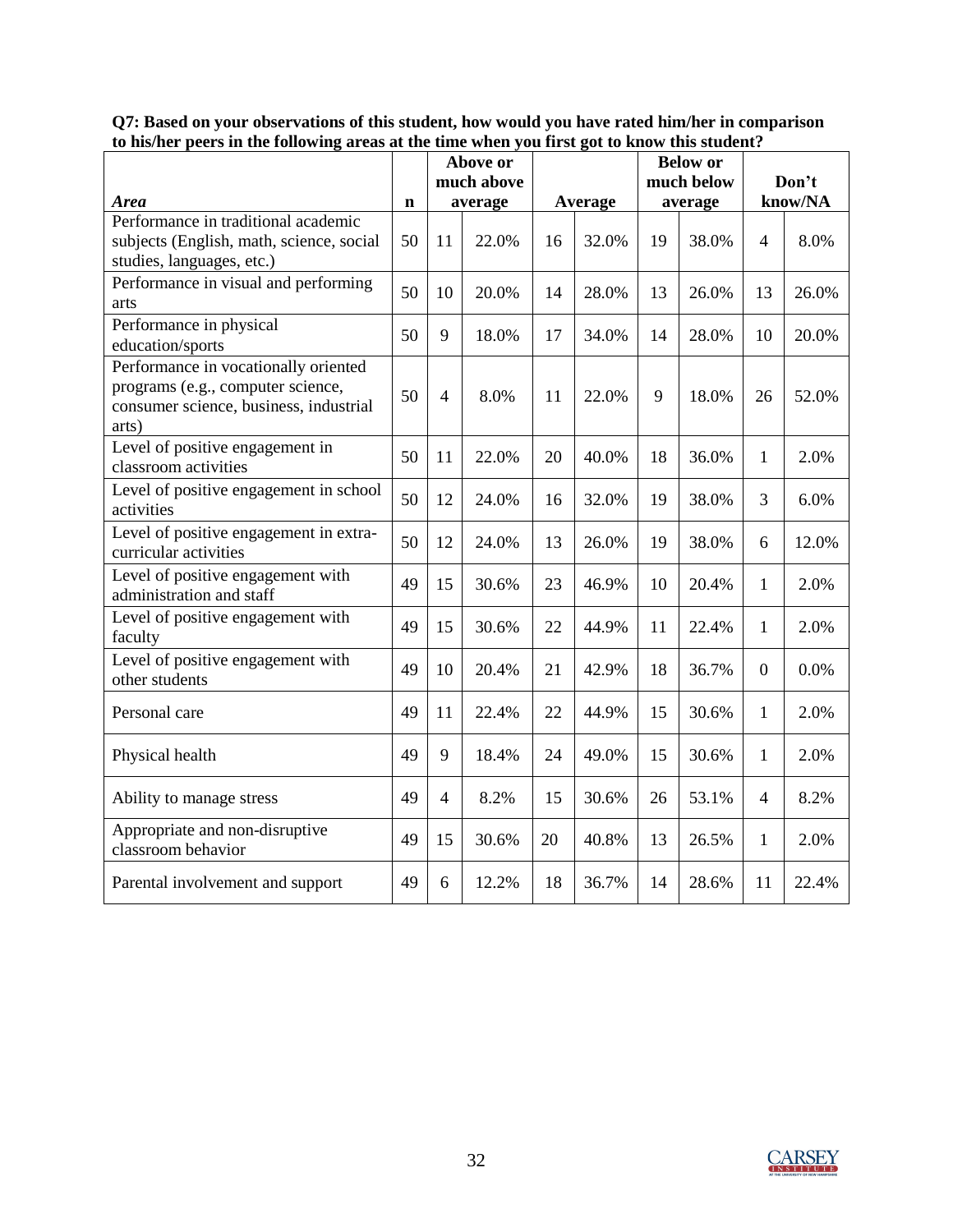|                                                                                                                              |             | Above or<br>much above |       |         |       | <b>Below</b> or<br>much below |       | Don't          |       |
|------------------------------------------------------------------------------------------------------------------------------|-------------|------------------------|-------|---------|-------|-------------------------------|-------|----------------|-------|
| <b>Area</b>                                                                                                                  | $\mathbf n$ | average                |       | Average |       | average                       |       | know/NA        |       |
| Performance in traditional academic<br>subjects (English, math, science, social<br>studies, languages, etc.)                 | 48          | 16                     | 33.3% | 15      | 31.3% | 9                             | 18.8% | 8              | 16.7% |
| Performance in visual and performing<br>arts                                                                                 | 48          | 15                     | 31.3% | 14      | 29.2% | 5                             | 10.4% | 14             | 29.2% |
| Performance in physical<br>education/sports                                                                                  | 47          | 13                     | 27.7% | 11      | 23.4% | 9                             | 19.1% | 14             | 29.8% |
| Performance in vocationally oriented<br>programs (e.g., computer science,<br>consumer science, business, industrial<br>arts) | 48          | $\overline{7}$         | 14.6% | 12      | 25.0% | 6                             | 12.5% | 23             | 47.9% |
| Level of positive engagement in<br>classroom activities                                                                      | 48          | 20                     | 41.7% | 14      | 29.2% | 9                             | 18.8% | 5              | 10.4% |
| Level of positive engagement in school<br>activities                                                                         | 46          | 18                     | 39.1% | 17      | 37.0% | $\overline{7}$                | 15.2% | $\overline{4}$ | 8.7%  |
| Level of positive engagement in extra-<br>curricular activities                                                              | 47          | 19                     | 40.4% | 15      | 31.9% | $\overline{7}$                | 14.9% | 6              | 12.8% |
| Level of positive engagement with<br>administration and staff                                                                | 48          | 21                     | 43.8% | 14      | 29.2% | 8                             | 16.7% | 5              | 10.4% |
| Level of positive engagement with<br>faculty                                                                                 | 48          | 26                     | 54.2% | 11      | 22.9% | 9                             | 18.8% | $\overline{2}$ | 4.2%  |
| Level of positive engagement with<br>other students                                                                          | 47          | 21                     | 44.7% | 17      | 36.2% | 6                             | 12.8% | 3              | 6.4%  |
| Personal care                                                                                                                | 47          | 15                     | 31.9% | 22      | 46.8% | $\overline{7}$                | 14.9% | 3              | 6.4%  |
| Physical health                                                                                                              | 48          | 13                     | 27.1% | 23      | 47.9% | 8                             | 16.7% | $\overline{4}$ | 8.3%  |
| Ability to manage stress                                                                                                     | 48          | 11                     | 22.9% | 18      | 37.5% | 11                            | 22.9% | 8              | 16.7% |
| Appropriate and non-disruptive<br>classroom behavior                                                                         | 48          | 20                     | 41.7% | 16      | 33.3% | 6                             | 12.5% | 6              | 12.5% |
| Parental involvement and support                                                                                             | 48          | 8                      | 16.7% | 17      | 35.4% | 11                            | 22.9% | 12             | 25.0% |

**Q8: Based on your observations of this student, how would you have rated him/her in comparison to his/her peers in the following areas currently?**